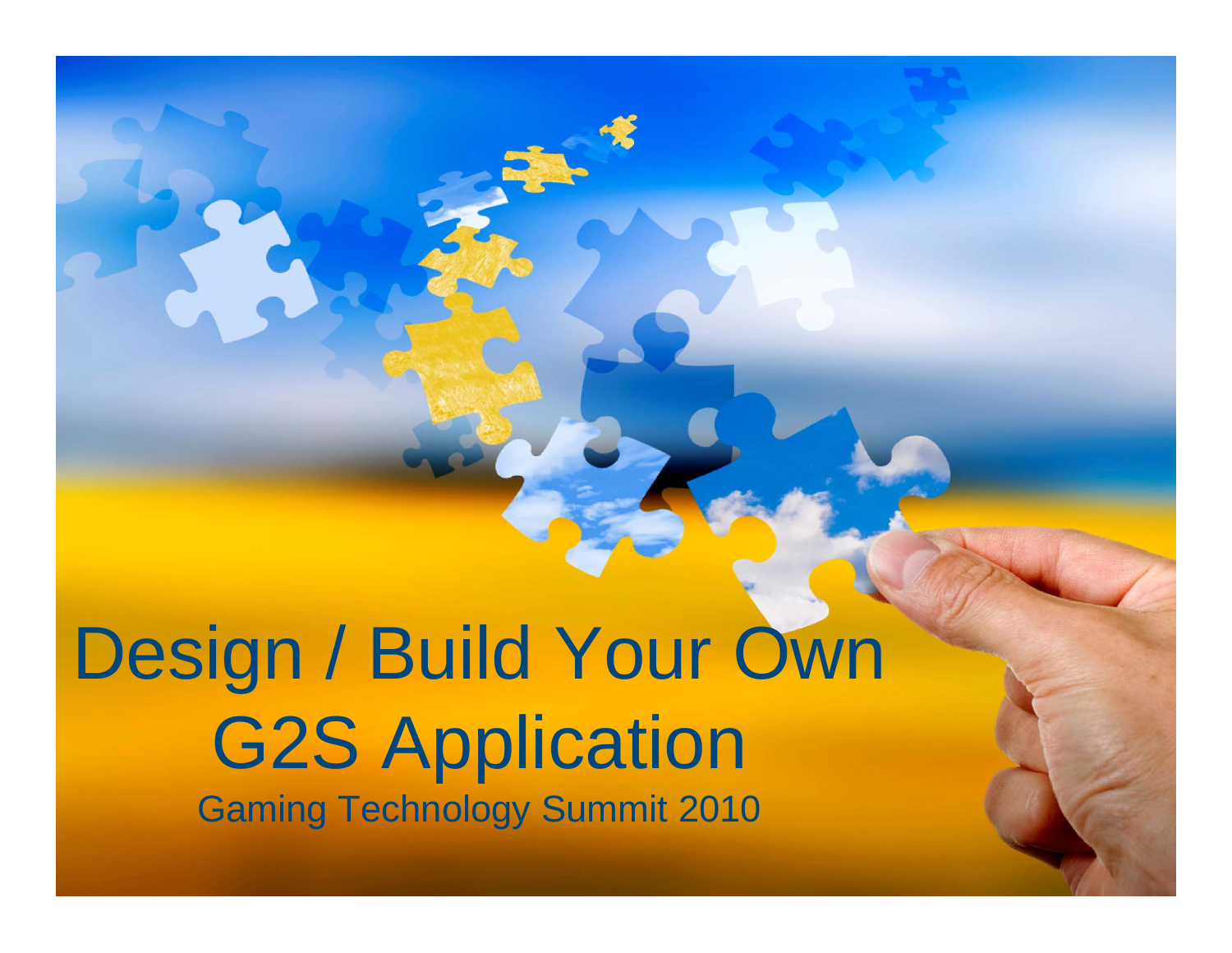## Building an Application with G2S

### **What we'll explore in this session:**

- $\Box$ **What is G2S? (a hopefully non-technical view)**
- **How does it work?**
- $\mathcal{L}^{\mathcal{A}}$ **How is G2S different than what you have now?**
- $\overline{\mathbb{R}}$ **How you can build (or design) an App for G2S**
- $\mathbb{R}^n$ **How to get started…**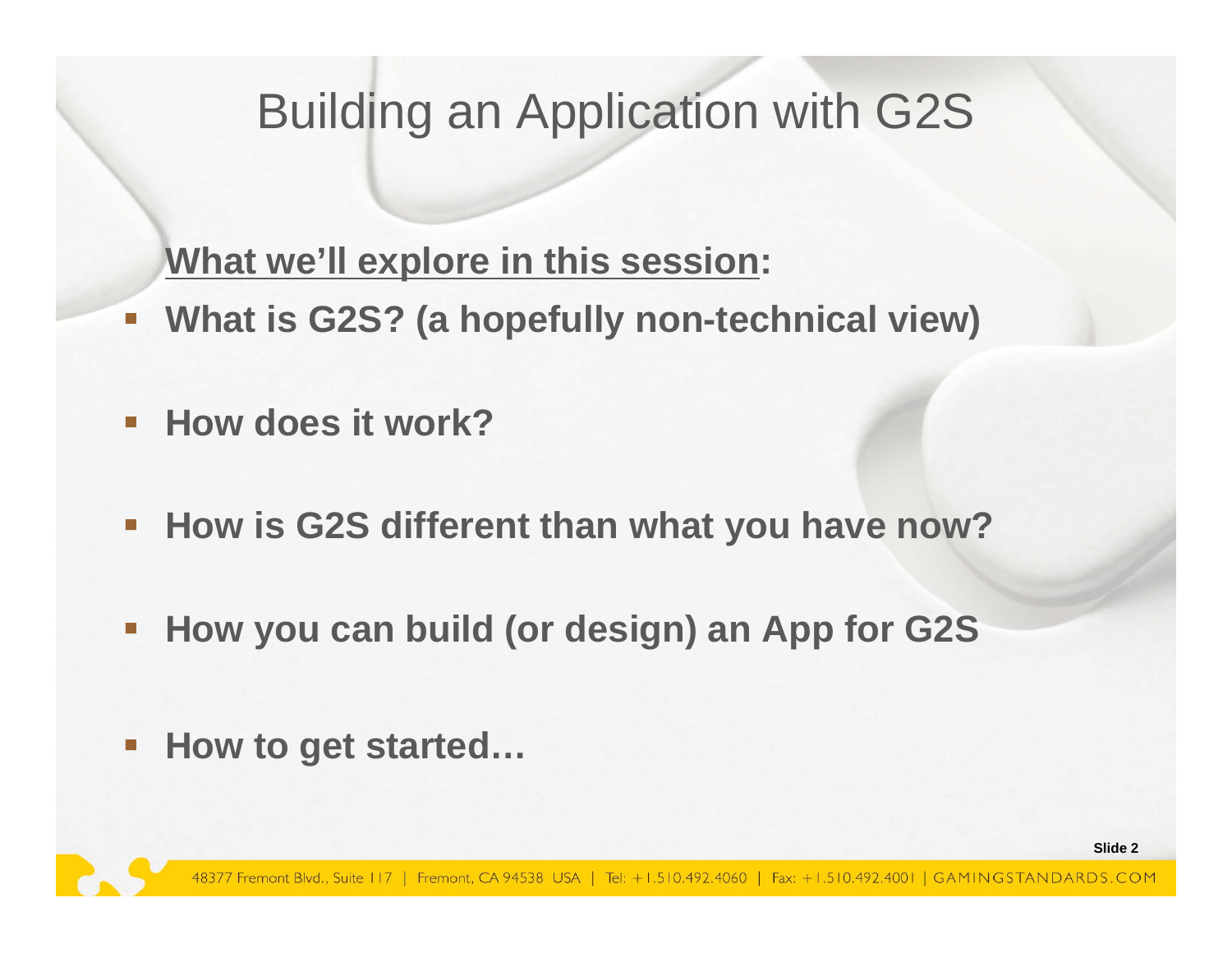# **A QUICK OVERVIEW OF G2S**

**A little bit of WHY it's cool and HOW it works**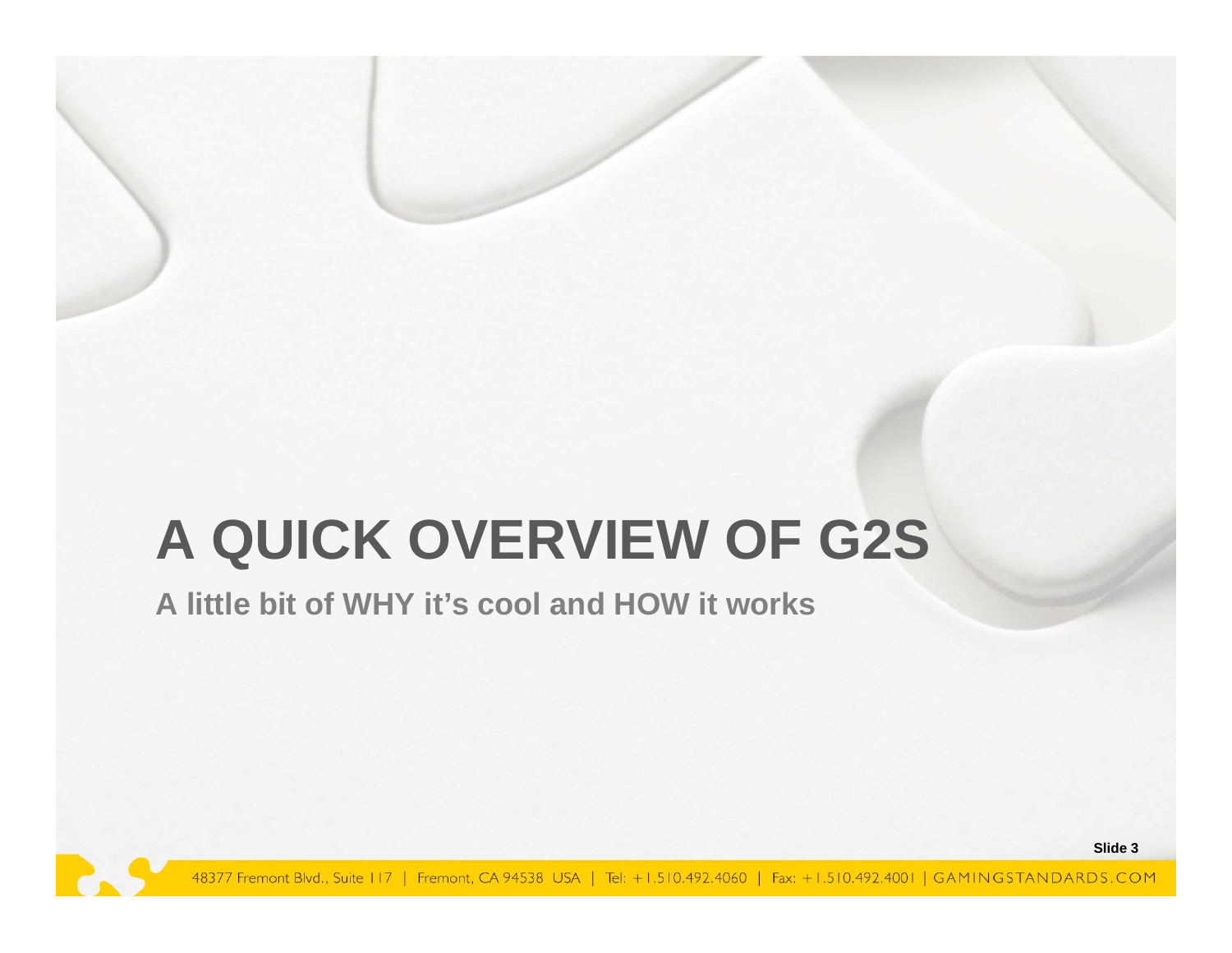# The Jargon of G2S

- **GSA – Gaming Standard Association**
- Ξ **G2S – GSA's Game To System Protocol**
- $\mathcal{L}_{\mathcal{A}}$ **EGM – Electronic Gaming Machine**
- $\mathcal{L}_{\mathcal{A}}$ **Host – A Server or service running one or more apps**
- **XML – A modern method of expressing data to move it**
- **Web-services – communicating across a network by connecting to web-servers on remote Hosts**
- **App – A programmed application that does cool stuff with G2S information**
- $\Box$  **Happy Camper – You when you finally get what you want, when you want it…**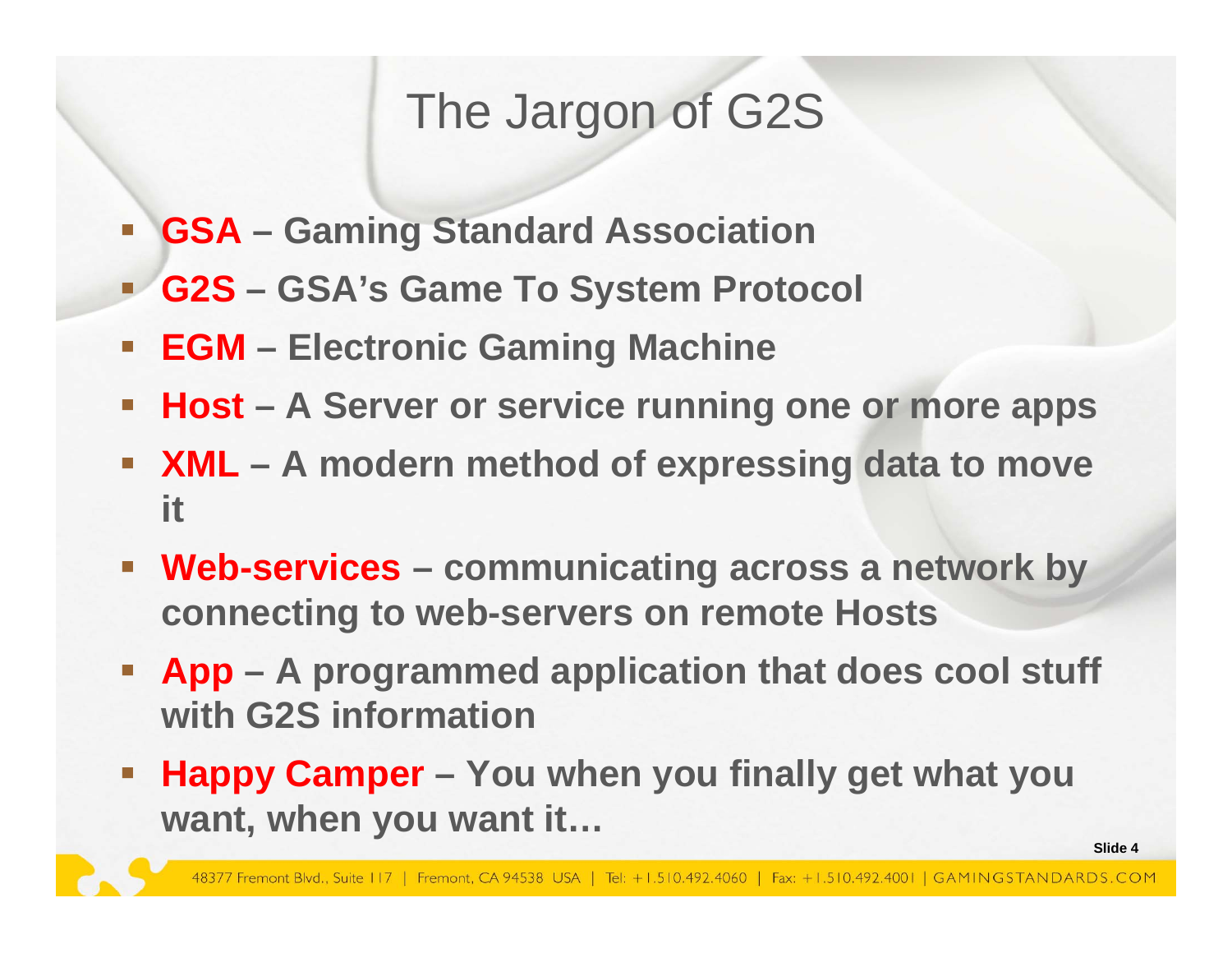# WHY is G2S Cool?

**1. Every G2S EGM can talk directly to multiple hosts**

- **2. G2S uses off-the-shelf Internet technologies**
- **3. You access incredible data in each EGM**
- **4. Since G2S accommodates multiple hosts**
	- $\mathcal{L}_{\mathcal{A}}$  **Your slot system can do the boring stuff, and you can do the fun applications**
	- $\mathcal{L}_{\mathcal{A}}$  **With multiple hosts, anyone can build an app for your floor**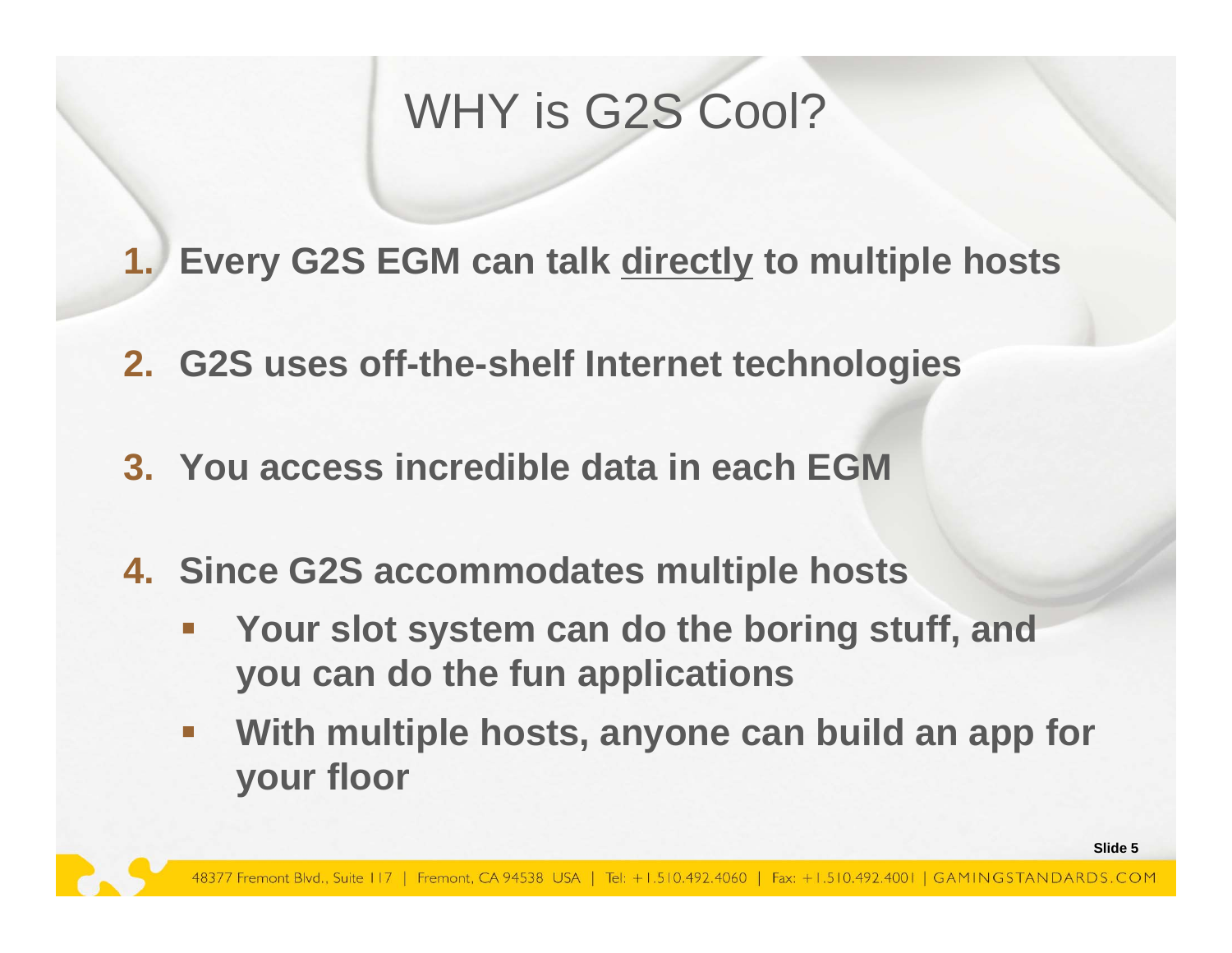# Here's HOW your floor works now



48377 Fremont Blvd., Suite | 17 | Fremont, CA 94538 USA | Tel: +1.510.492.4060 | Fax: +1.510.492.4001 | GAMINGSTANDARDS.COM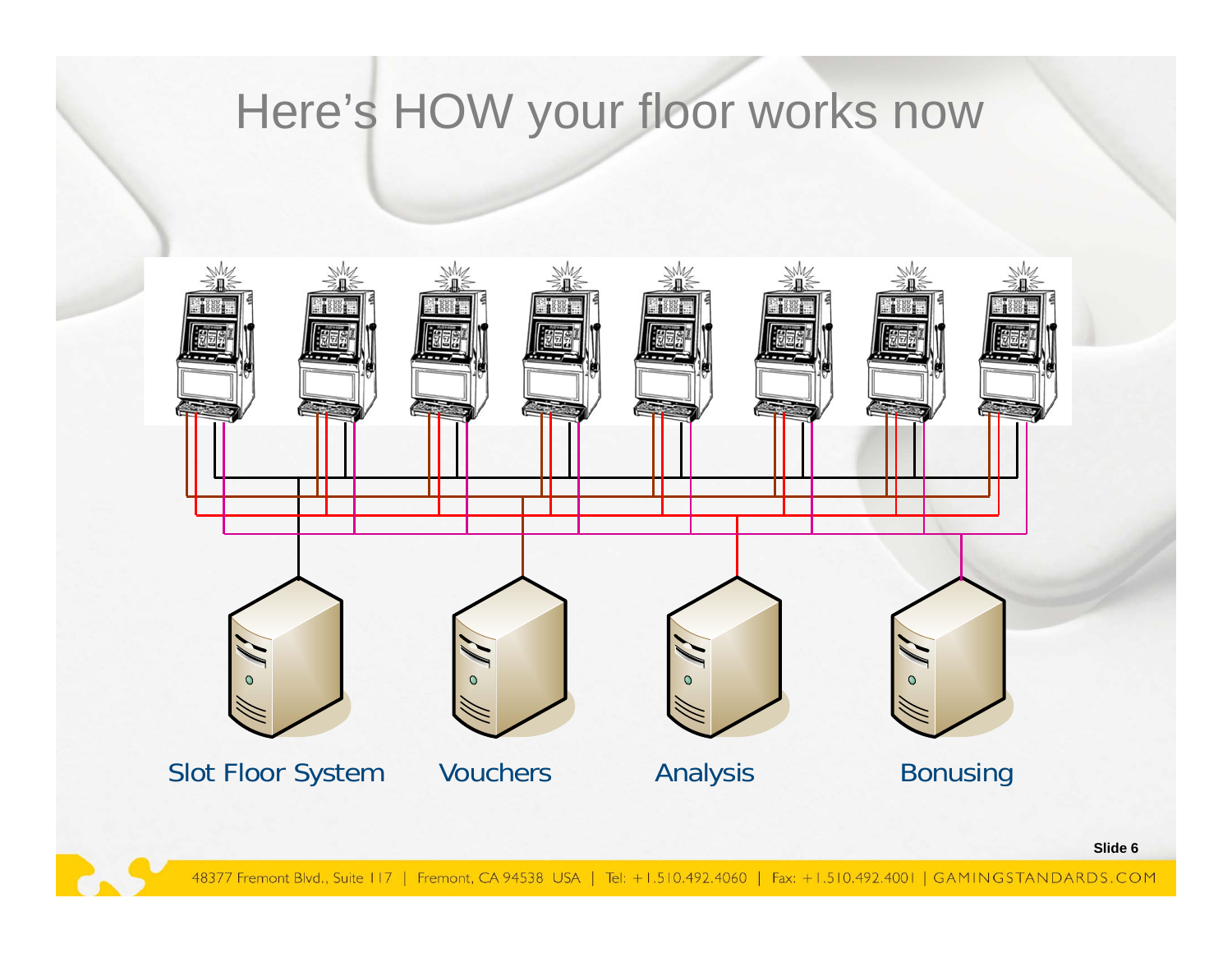# With G2S, there's a network on your floor!

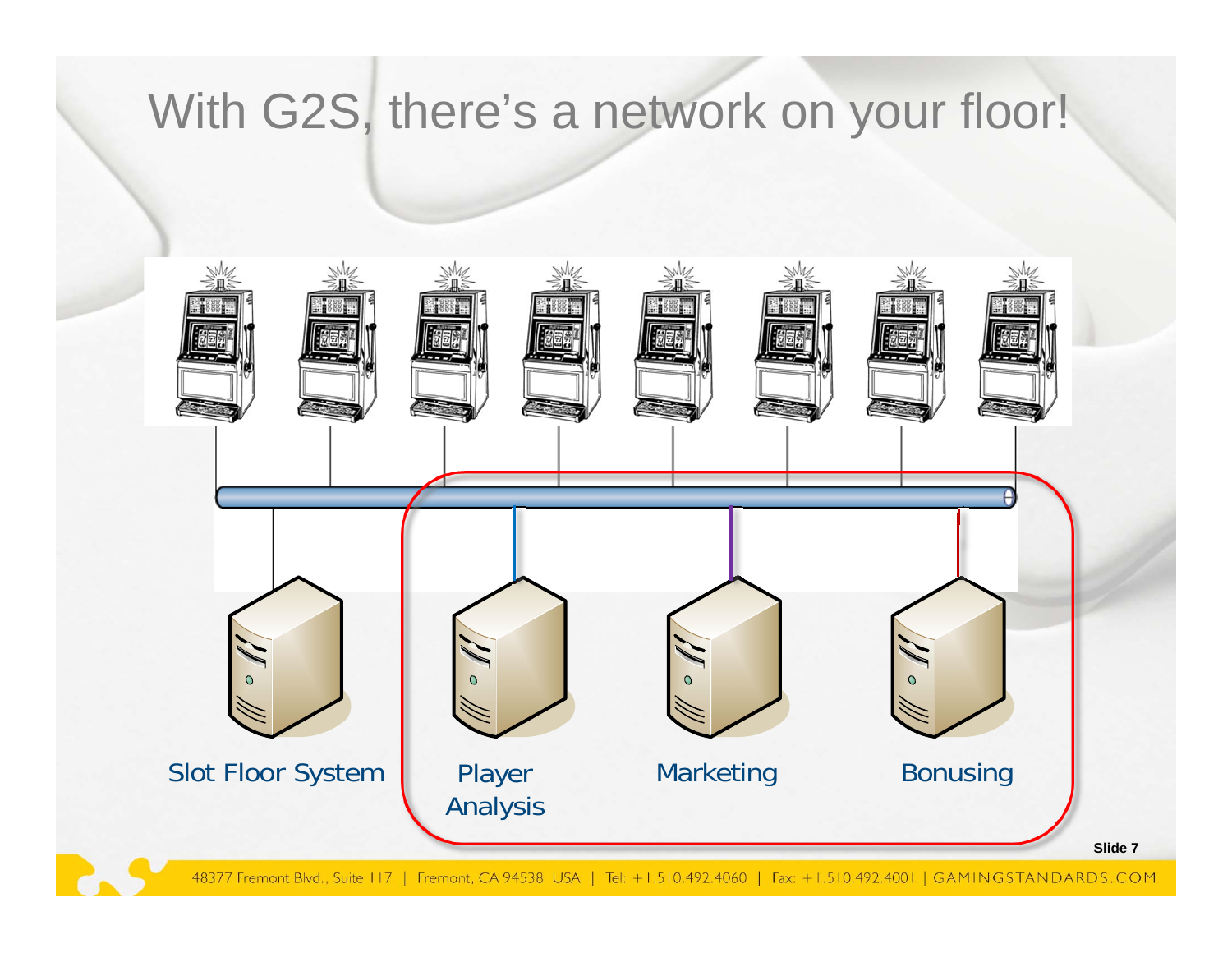## The Benefits of the Network

**Every EGM is a web-server – easy access to data**

- $\blacksquare^-$  **Fast – if 1Gbps, then over 50,000 times faster than today**
- $\mathbb{R}^n$ **Open using Internet technologies, vs. Closed/polled**
- $\mathcal{L}_{\mathcal{A}}$ **Highly secure – same security as the Internet**
- $\Box$  and **Off-the-shelf tools are available**

- $\mathbb{R}^n$ **Network = 1 physical connection to the EGM**
- $\overline{\phantom{a}}$ **Network = Each EGM can talk to lots of hosts**
- **Six Host connections should be the minimum**

**Slide 8**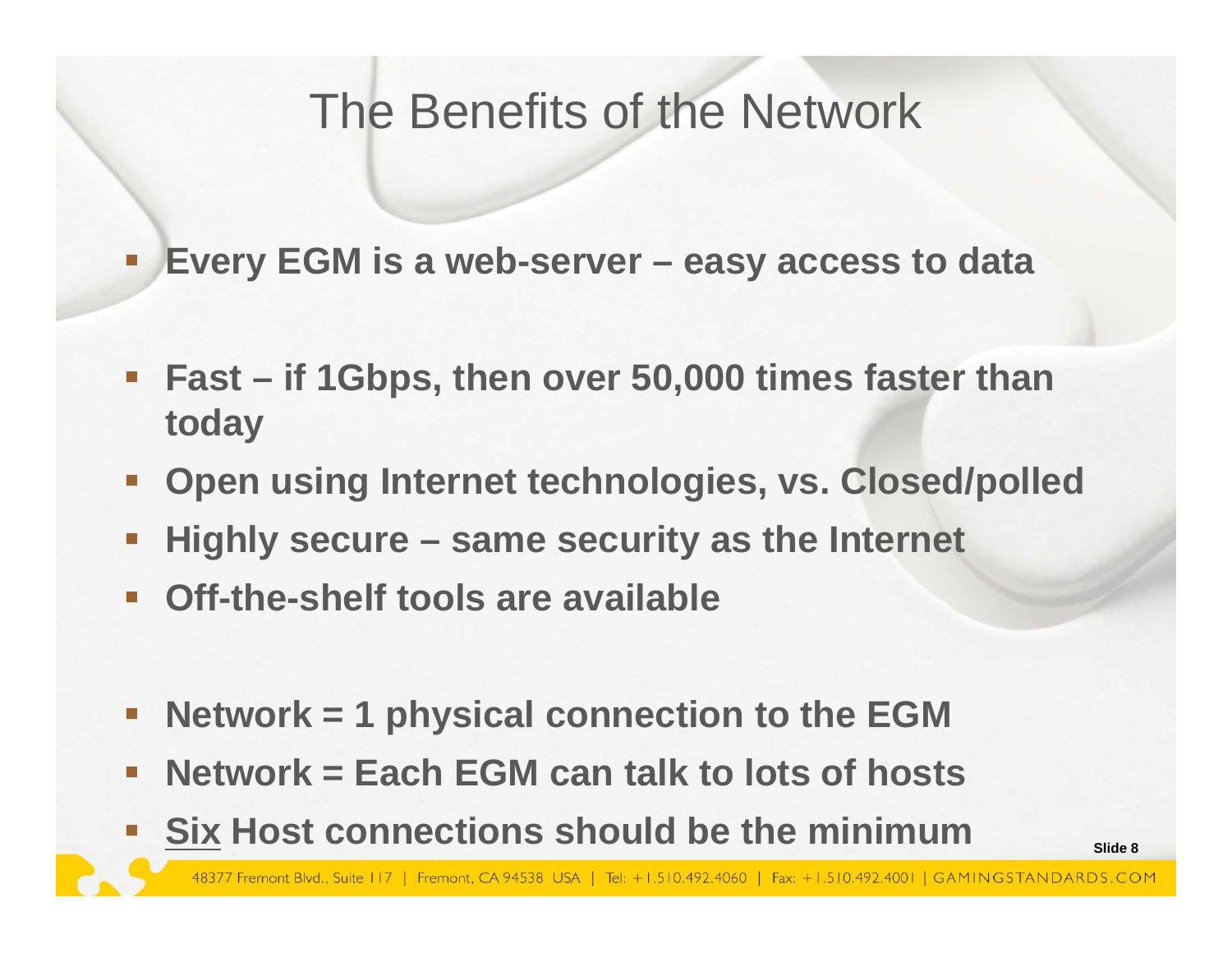# Why SIX Connections?

 **Systems vendors like to be in control (it's a safer choice)**

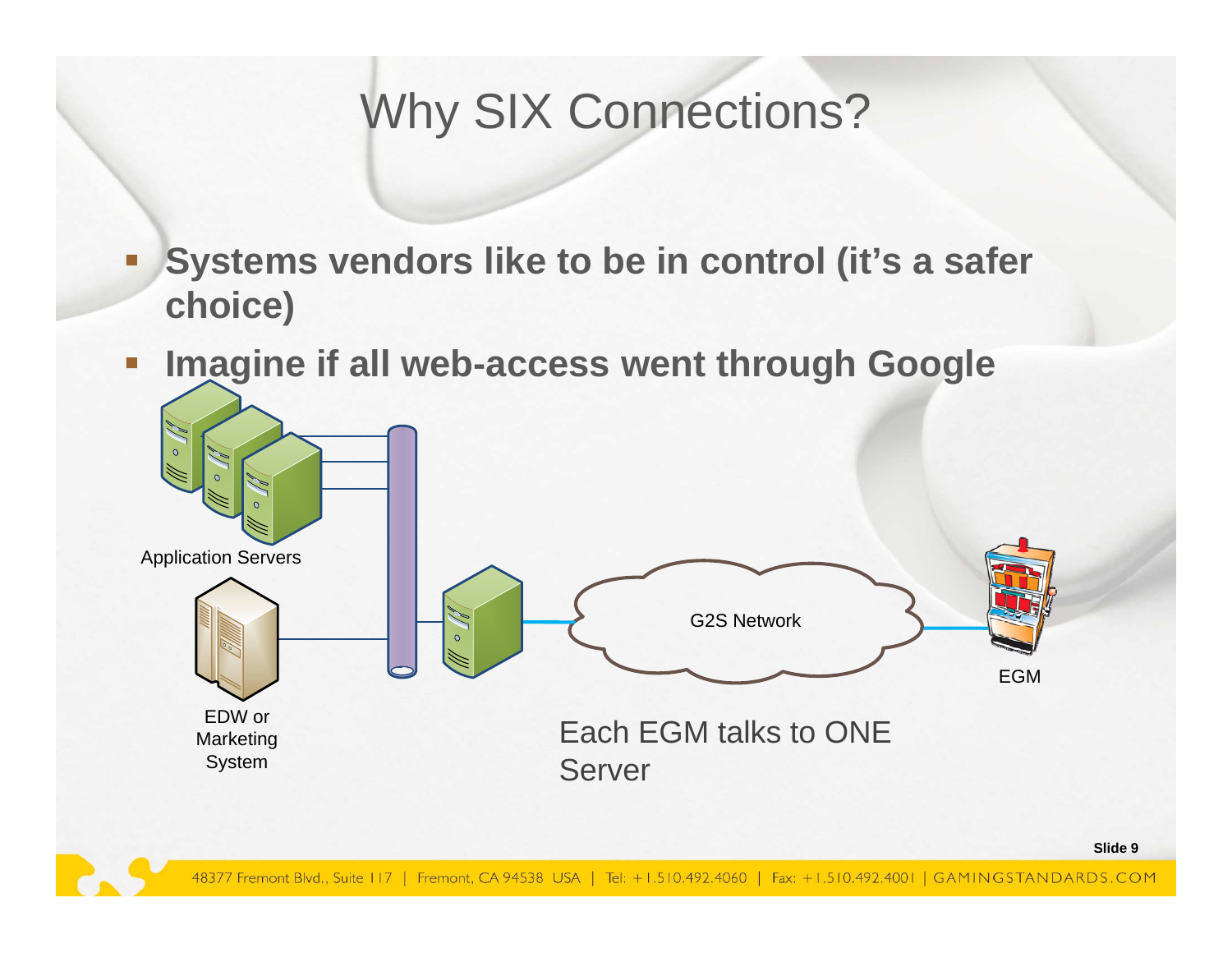# Why SIX Connections?

 **Direct access to EGM means no reliance on middleware**

- $\Box$ **1 for Slot System, 1 for Regulators, 4 for your apps**
- **To add functionality, just add another app**

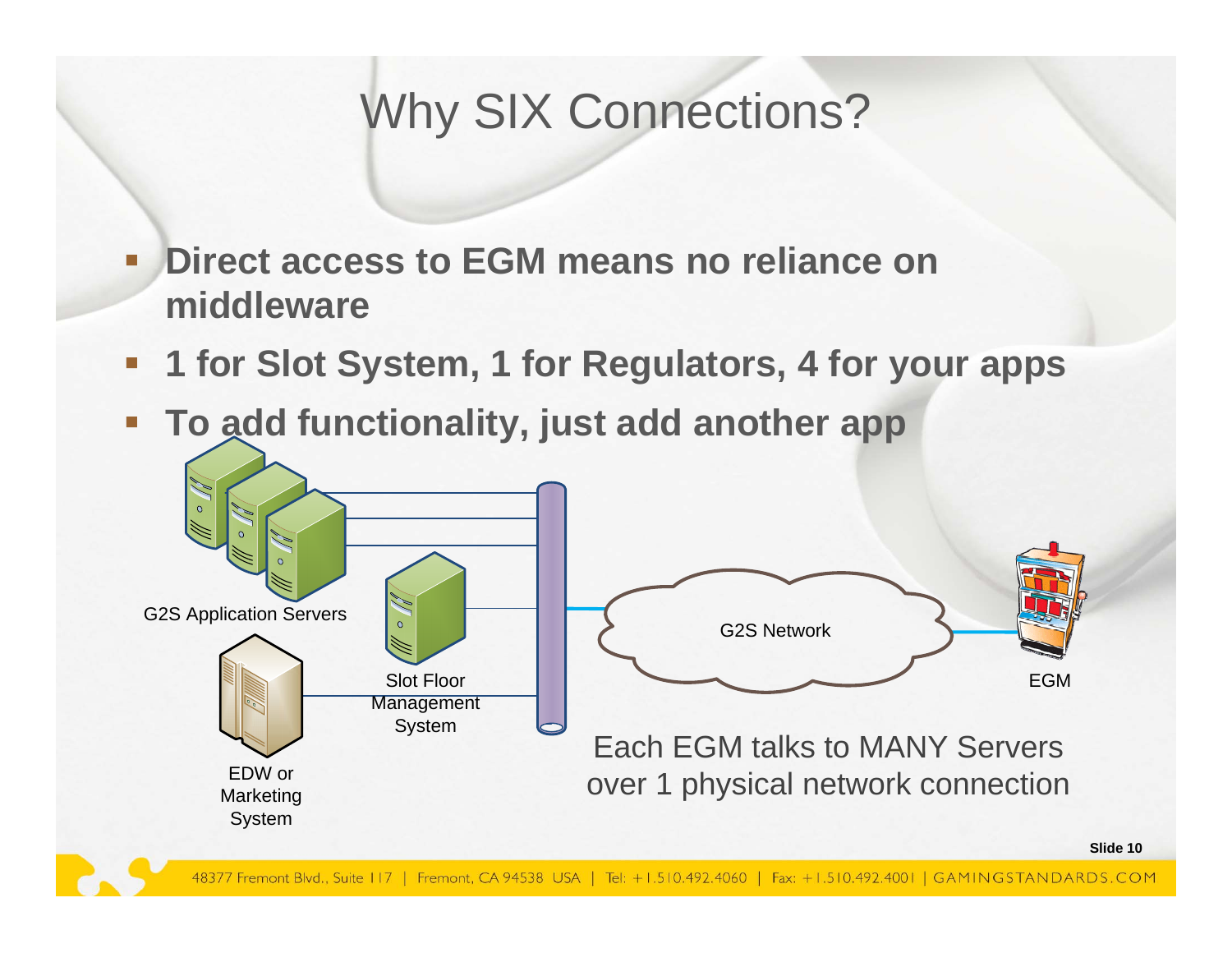EGM Startup and Discovery (How does this work?)

- Ξ, **Each EGM has a list of registered Hosts**
- 国王 **On start-up, the EGM contacts each Host**
- $\mathbb{R}^n$ **Each Host asks EGM about his capabilities**
- **Each Host can tweak devices he "owns"**
- $\mathcal{L}_{\mathcal{A}}$ **Each Host can explore devices if "guest" access**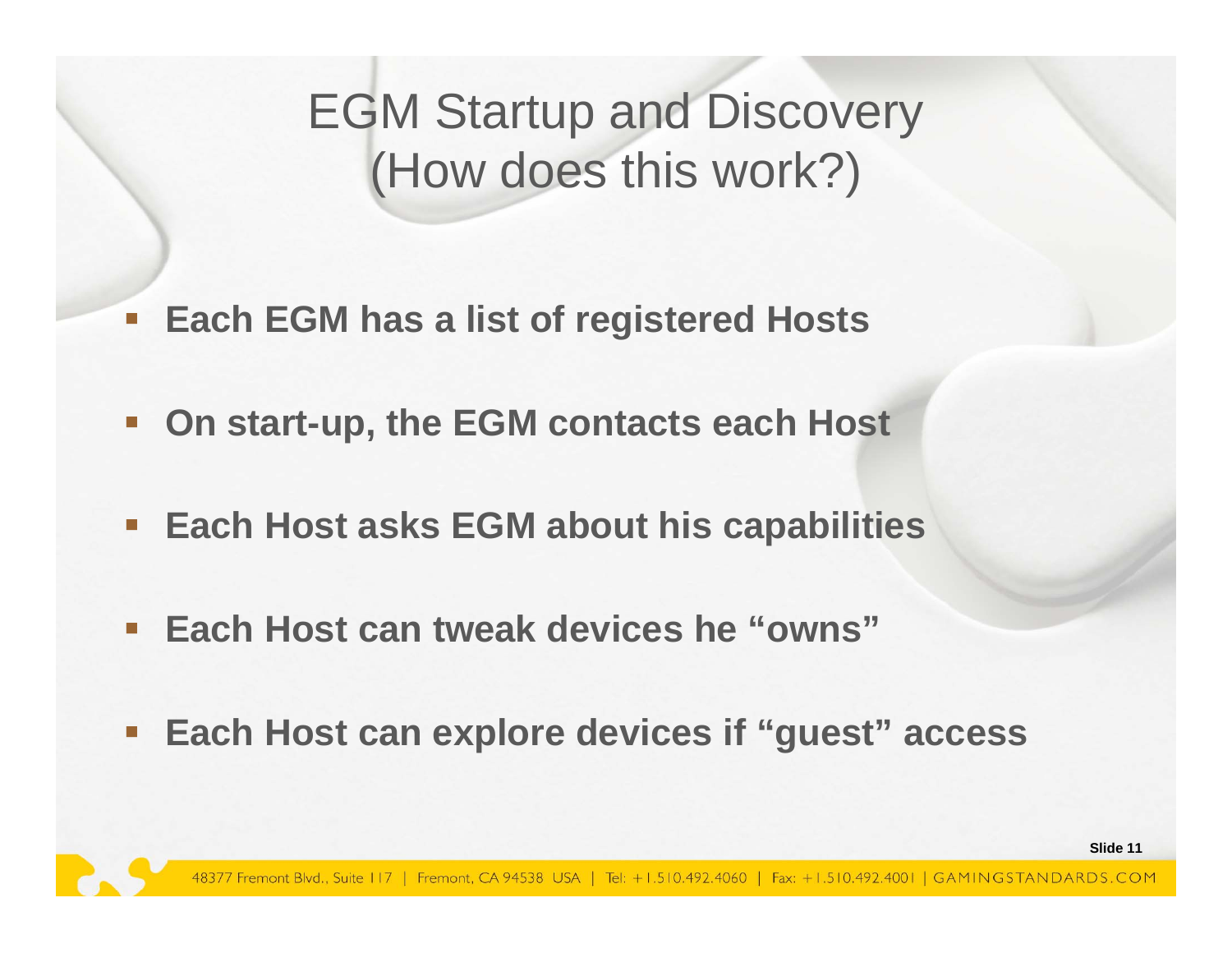# EGM Says "Hi – I'm here!"

### **Transcript Message - communications.commsOnLine**

| Command<br><b>View XML</b> |                                                |  |  |  |  |  |
|----------------------------|------------------------------------------------|--|--|--|--|--|
| Command ID:                | 191528                                         |  |  |  |  |  |
| Date/Time:                 | 2010-05-23T10:51:30.950-07:00                  |  |  |  |  |  |
| Date/Time Sent:            | 2010-05-23T10:51:30.962-07:00                  |  |  |  |  |  |
| Device ID:                 | 1                                              |  |  |  |  |  |
| <b>EGM ID:</b>             | RBG 1234                                       |  |  |  |  |  |
| Host ID:                   | 1                                              |  |  |  |  |  |
| Session ID:                | 2000001                                        |  |  |  |  |  |
| Session More?              | false                                          |  |  |  |  |  |
| Session Retry?             | false                                          |  |  |  |  |  |
| Session Type:              | G2S_request                                    |  |  |  |  |  |
| Time To Live:              | 30000                                          |  |  |  |  |  |
| XML-Payload:               | View XML                                       |  |  |  |  |  |
| Equipment Type:            | G2S_egm                                        |  |  |  |  |  |
| <i>EGM Location:</i>       | http://localhost:38101/RST/api-services/G2SAPI |  |  |  |  |  |
| <b>Device Reset?</b>       | true                                           |  |  |  |  |  |
| Device Changed?            | true                                           |  |  |  |  |  |
| Subscription Lost?         | false                                          |  |  |  |  |  |
| Meters Reset?              | false                                          |  |  |  |  |  |

**Slide 12**

48377 Fremont Blvd., Suite | 17 | Fremont, CA 94538 USA | Tel: +1.510.492.4060 | Fax: +1.510.492.4001 | GAMINGSTANDARDS.COM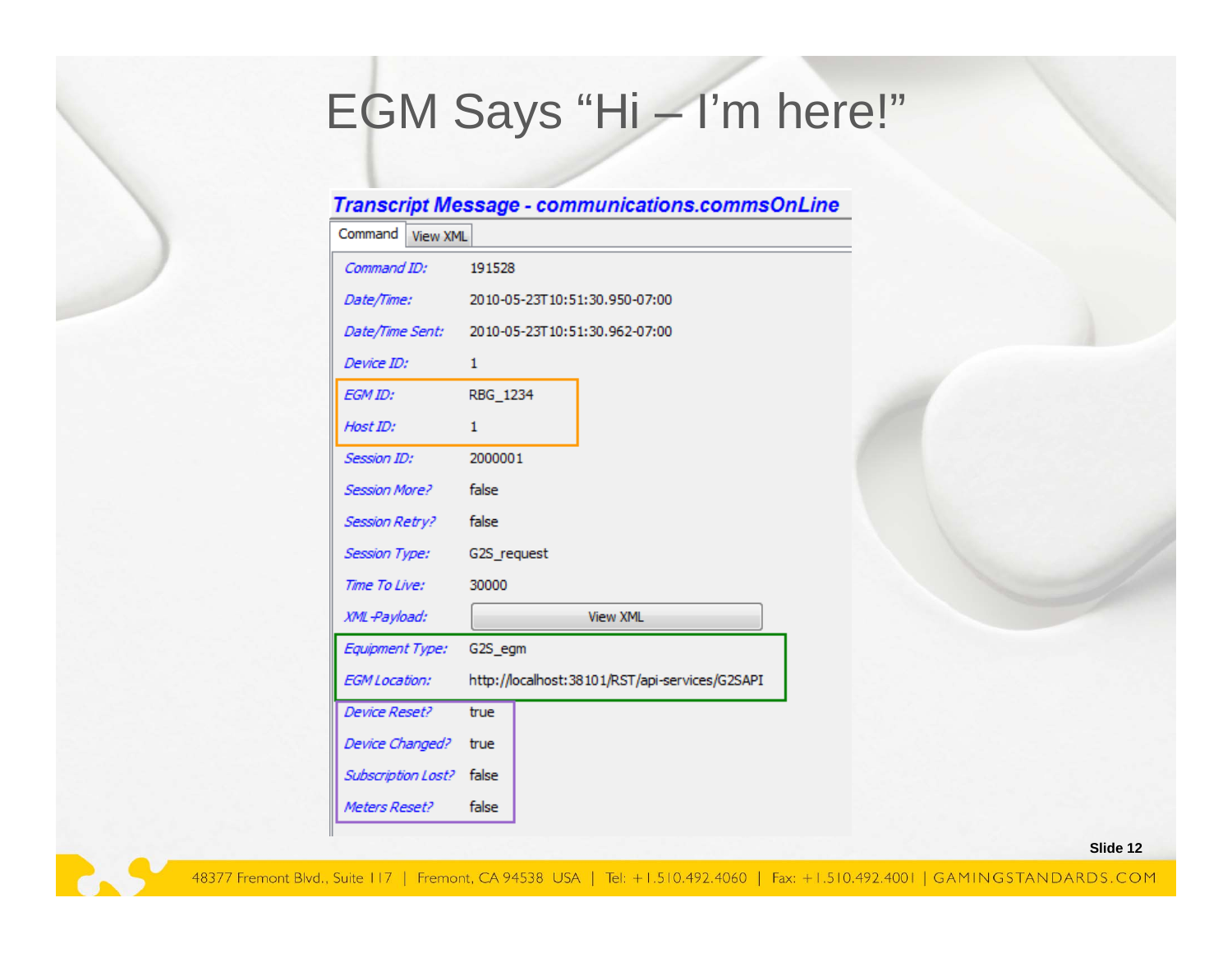# Host Checks EGM's Capabilities

| <b>Descriptors</b>   |              |                                                                                                                   |                       |                |             |            |                    |          |                |
|----------------------|--------------|-------------------------------------------------------------------------------------------------------------------|-----------------------|----------------|-------------|------------|--------------------|----------|----------------|
| Device Class         | Device ID    | Device Active                                                                                                     | Configuration ID      | Host Enabled   | EGM Enabled | EGM Locked | <b>Host Locked</b> | Owner ID | Config Host ID |
| G2S_bonus            | 1.           | true                                                                                                              | 0                     | true           | true        | false      | false              | 1        | 1              |
| G2S_cabinet          | 526059076    | true                                                                                                              | o                     | true           | true        | false      | false              | 1        | 1              |
| G2S_coinAcceptor     | 1            | true                                                                                                              | 0                     | true           | true        | false      | false              | 1        | 1              |
| G2S_commConfig       | 1            | <b>Row Values</b><br>画                                                                                            |                       | $\mathbf{x}$   | lue         | false      | false              | 1        | 1              |
| G2S_communications 1 |              |                                                                                                                   |                       | <b>SERVICE</b> | ue          | false      | false              | 1        | o              |
| G2S_download         | 1            | <b>Row Values</b>                                                                                                 |                       |                | ue          | false      | false              | 1        | 1              |
| G2S_eventHandler     | 1            | Device Class:                                                                                                     | G2S_noteAcceptor      |                | ue          | false      | false              | 1        | 1              |
| G2S_gamePlay         | 1            | Device ID:                                                                                                        | 1                     |                | ue          | false      | false              | 1        | 1              |
| G2S_gamePlay         | 2            | Device Active?                                                                                                    | true                  |                | ue          | false      | false              | 1        | 1              |
| G2S_gamePlay         | 3            | Configuration ID:                                                                                                 | $\mathbf{0}$          |                | ue          | false      | false              | 1        | 1              |
| G2S_gamePlay         | 4            | Host Enabled?                                                                                                     | true                  |                | ue          | false      | false              | 1        | 1              |
| G2S_gat              | 1            | <b>EGM Enabled?</b>                                                                                               | true                  |                | ue          | false      | false              | 1        | 0              |
| G2S_handpay          | 1            | EGM Locked?                                                                                                       | false                 |                | ue          | false      | false              | 1        | 1              |
| G2S_hopper           | 1            |                                                                                                                   | false                 |                | ue          | false      | false              | 1        | 1              |
| G2S_idReader         | 1            | Host Locked?                                                                                                      |                       |                | ue          | false      | false              | 1        | 1              |
| G2S meters           | 1            | Owner ID:                                                                                                         | $\mathbf{1}$          |                | ue          | false      | false              | 1        | 0              |
| G2S_noteAcceptor     | $\mathbf{1}$ | Config Host ID:                                                                                                   | 1                     |                | <b>Je</b>   | false      | false              | 1        | $\vert$ 1      |
| G2S_noteDispenser    | $\mathbf{1}$ | <i>Device Owner?</i>                                                                                              | true                  |                | ue          | false      | false              | 1        | 1              |
| G2S_optionConfig     | 1            | <b>Device Guest?</b>                                                                                              | true                  |                | ue          | false      | false              | 1        | 1              |
| G2S_player           | 1            | Device Config?                                                                                                    | true                  |                | ue          | false      | false              | 1        | 1              |
| G2S_printer          | 1            | Vendor ID:                                                                                                        | <b>RBG</b>            |                | ue          | false      | false              | 1        | 1              |
| G2S_progressive      | 1            | Product ID:                                                                                                       | RNG_NA23              |                | ue          | false      | false              | 1        | 1              |
| G2S_progressive      | 2            | Release Number:                                                                                                   | RBG 548754            |                | ue          | false      | false              | 1        | 1              |
| G2S_voucher          | 1            | Vendor Name:                                                                                                      | Radical Blue Gaming   |                | ue          | false      | false              | 1        | 1              |
| G2S_wat              | 1            | Product Name:                                                                                                     | Worldly Note Acceptor |                | ue          | false      | false              | 1        | 1              |
| G2S_wat              | 2            | Serial Number:                                                                                                    | 6548174-57B           |                | ue          | false      | false              | 1        | 1              |
|                      |              |                                                                                                                   |                       | <b>Back</b>    |             |            |                    | ОК       | Cancel         |
|                      |              | المراكبة المستنب والمستحقق والمستنب والمستنب والمستنب والمتناقب والمتناول والمتناول والمتناول والمتناول والمتناول |                       | しんきょうかんきょう     |             |            |                    |          |                |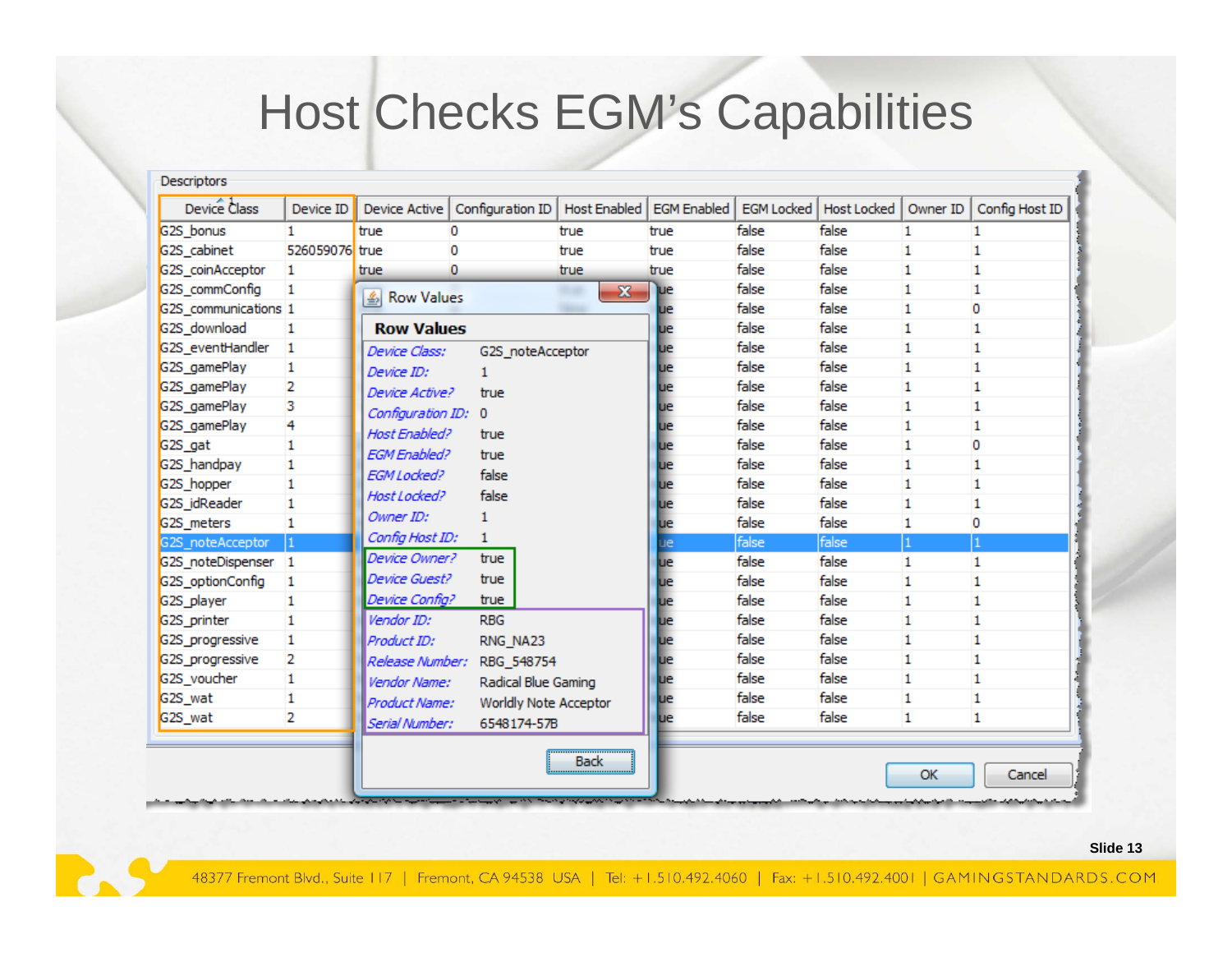## Meters – accessing the EGM's data

- **Every G2S host can access any meter in a G2S EGM**
- $\mathbb{R}^3$ **Philfraorie Headler Edge Exercise** Finance meters
- $\Box$ **Subscription – Give me these meters every hour**

**Good for:**

- **Which themes are popular in the EGM?**
- $\Box$ **How full are the note acceptors? With what?**
- **When the show breaks, where do people go, and how do they play?**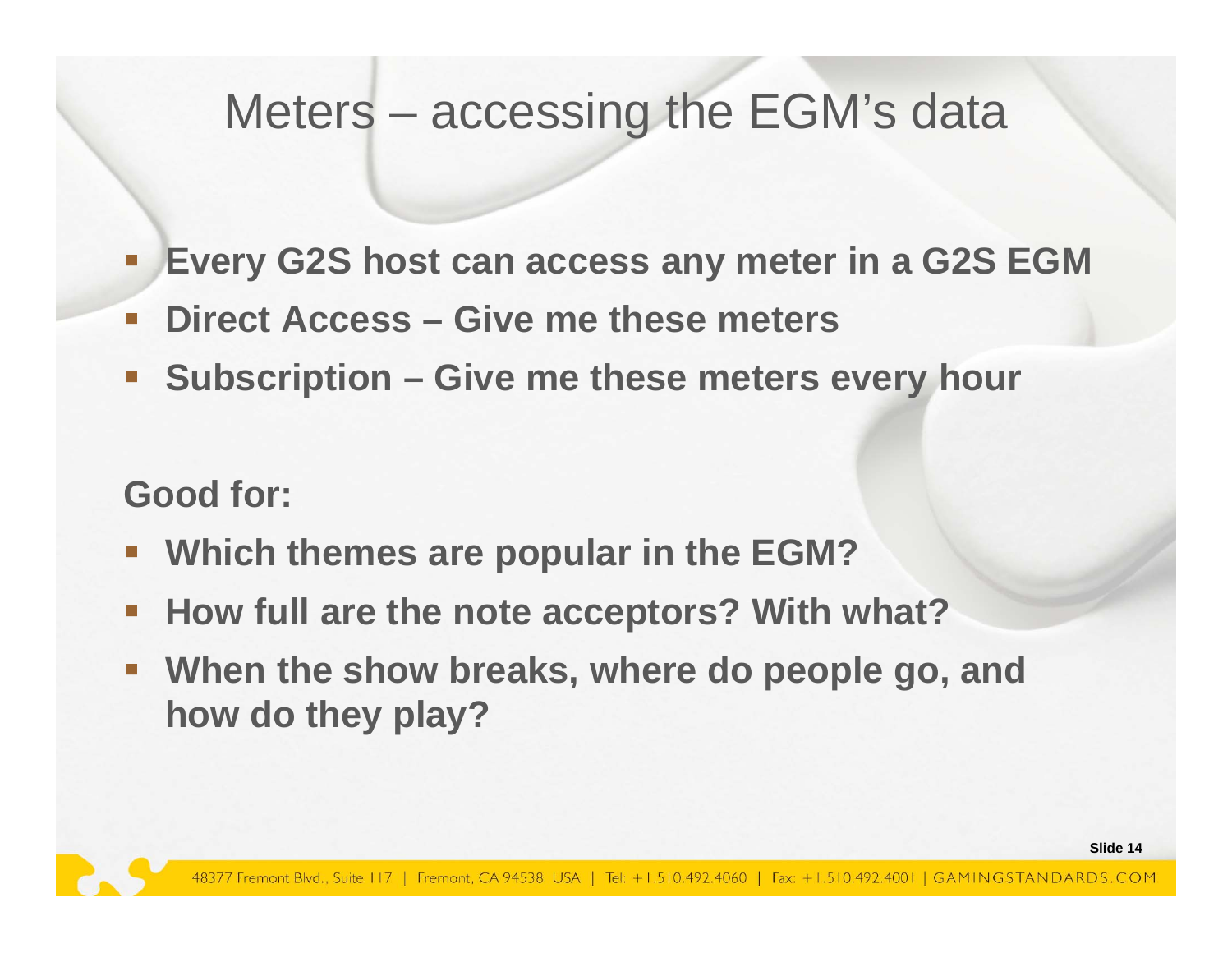# Events – the EGM tells you when things happen

- **The EGM will generate any events you ask for**
- $\overline{\mathbb{R}^2}$  **Events are created when something changes**
	- **Service Service** Player Session starts

- $\mathbb{R}^3$ A new theme is selected on the EGM
- $\Box$  **Events are well-defined by G2S**
	- $\mathbb{R}^n$ G2S says which events are generated when
	- er<br>1 Certification ensures an EGM is working properly
- $\Box$  - **Tune your subscription in real-time**
	- $\Box$ Get only the events you want
	- T. Associated data is available (Status, Logs, and Meters)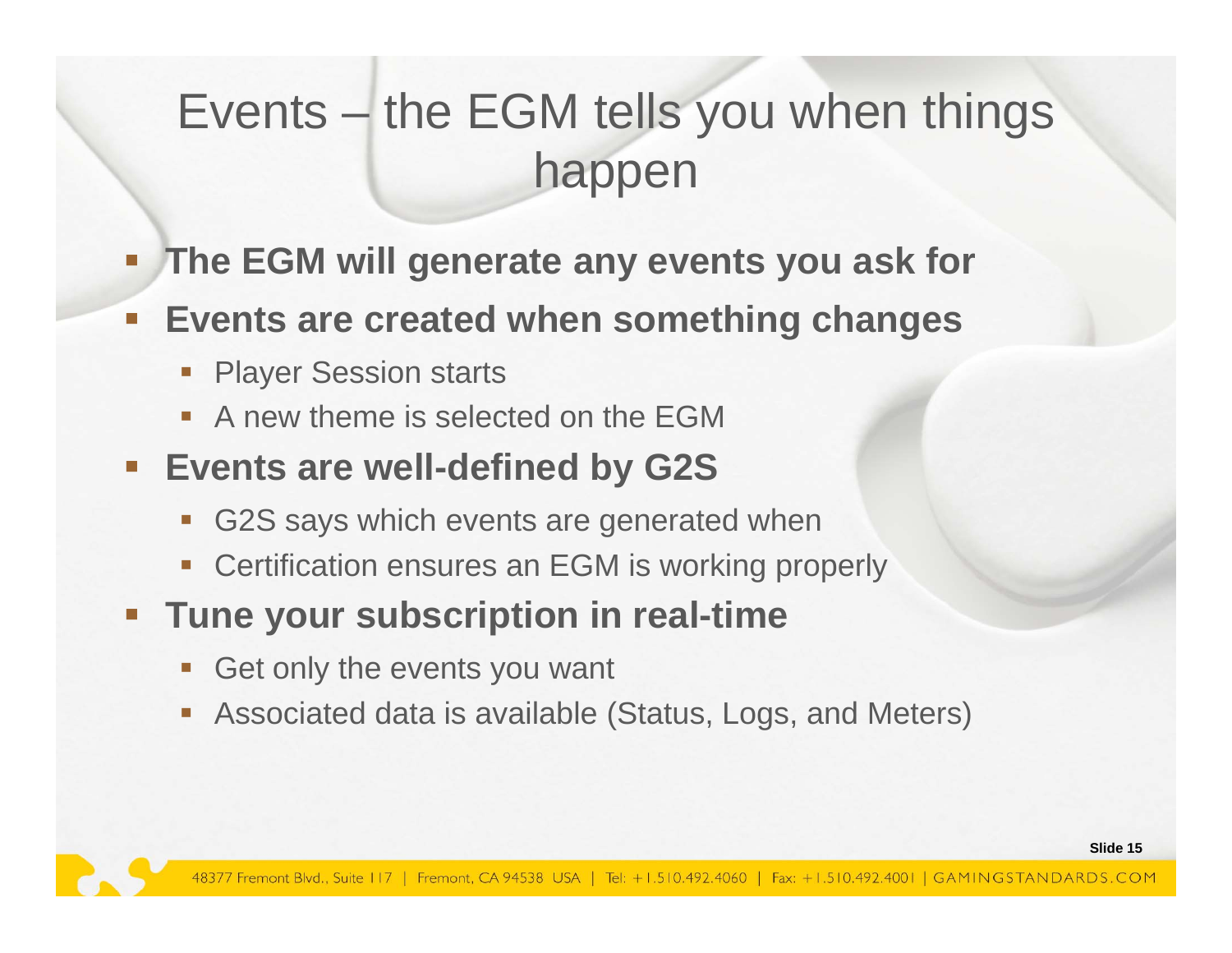# **BUILD AN APP WITH EVENTS**

**The secret to your success…**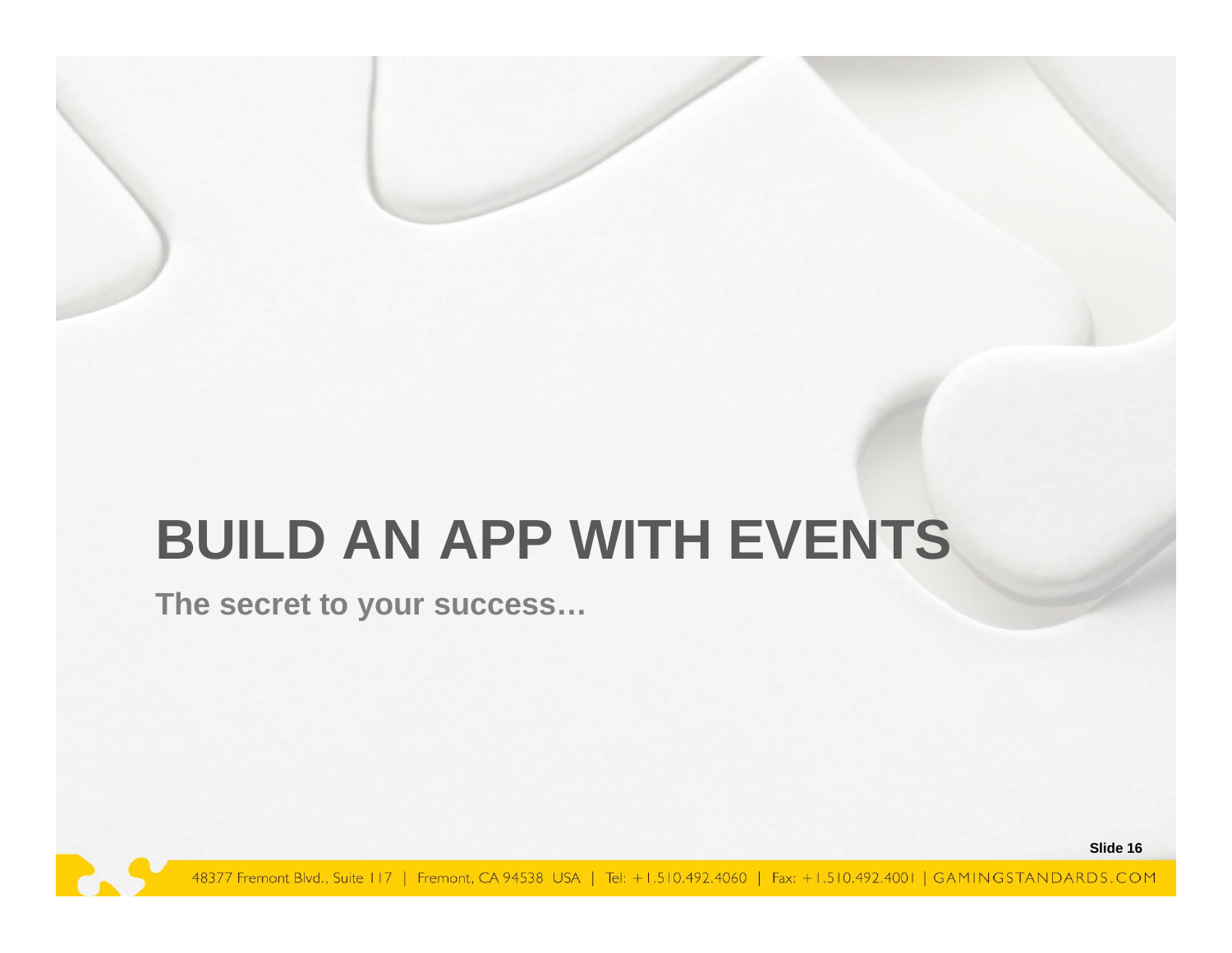# General Floor Information CBE314 [Game Combo Activated]

- **Sent when a Player wagers on a new Theme**
- $\mathbb{R}^3$ **Provides real-time info about themes**
- $\mathcal{L}_{\mathcal{A}}$  **Associated data includes the cabinetStatus**
	- **Includes Theme, Paytable ID, Bet Denomination**

**Subscribe to this one event, and you can do this**

- **Service Service Time-based popularity of themes by EGM**
- $\Box$ **Floor map of which games are being played**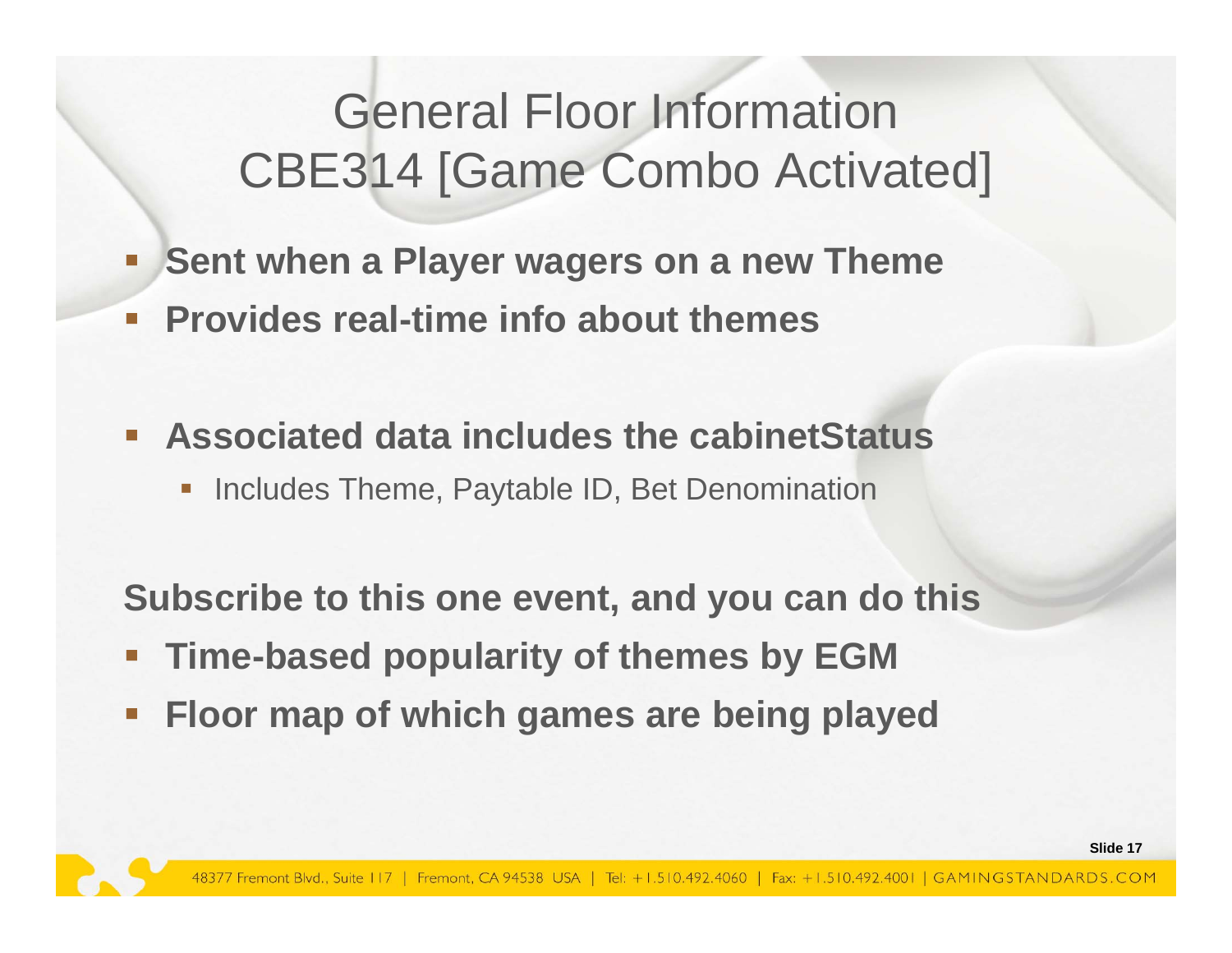# General Floor Information GPE112 [Game Ended]

 **Sent at the end of each played Game to convey the detail**

#### **Associated data**

- $\mathbb{R}^n$ Affected Meters
- $\mathbb{R}^3$ Transaction Log

#### **This event can cause lots of traffic**

**Provides real-time game play information** 

#### $\Box$ **Selectively turn this on/off for any EGM**

- $\mathbb{R}^n$ Subscribe when you need granular information
- $\overline{\phantom{a}}$ Clear the subscription when you don't

**Slide 18**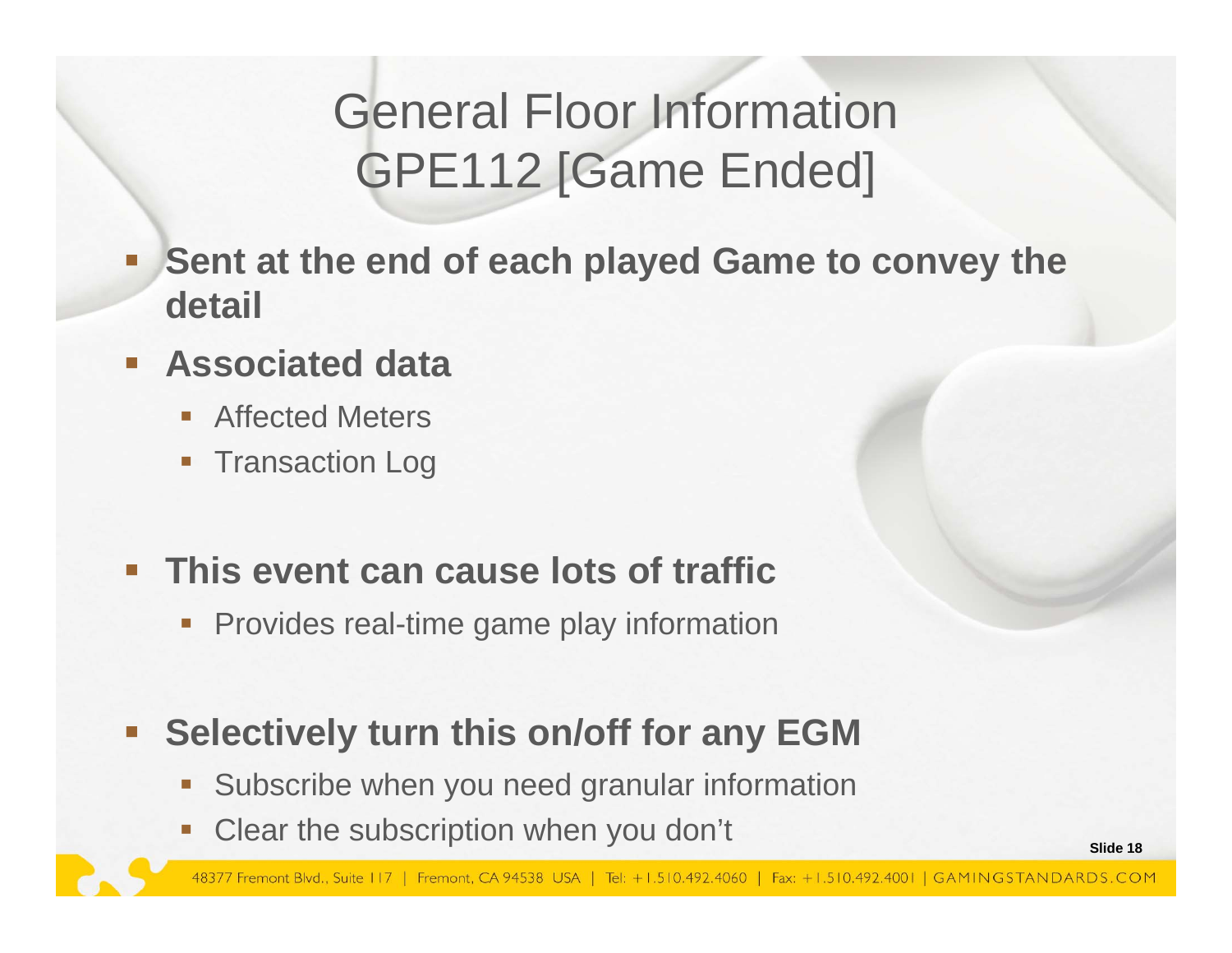# Security Information CBE203 [Device failure disables EGM]

#### $\mathcal{L}_{\mathcal{A}}$ **Sent when the EGM tilts because of a problem**

 $\Box$ BV failure, Printer failure, general tilt, etc.

#### $\mathcal{L}_{\mathcal{A}}$ **Associated data includes the cabinetStatus**

- $\Box$ Identifies which device is causing the problem
- **Service Service** Also shows the status of all of the EGM doors
- $\mathcal{L}_{\mathcal{A}}$  **This event , with a few others can be used to write a camera system, or other security application**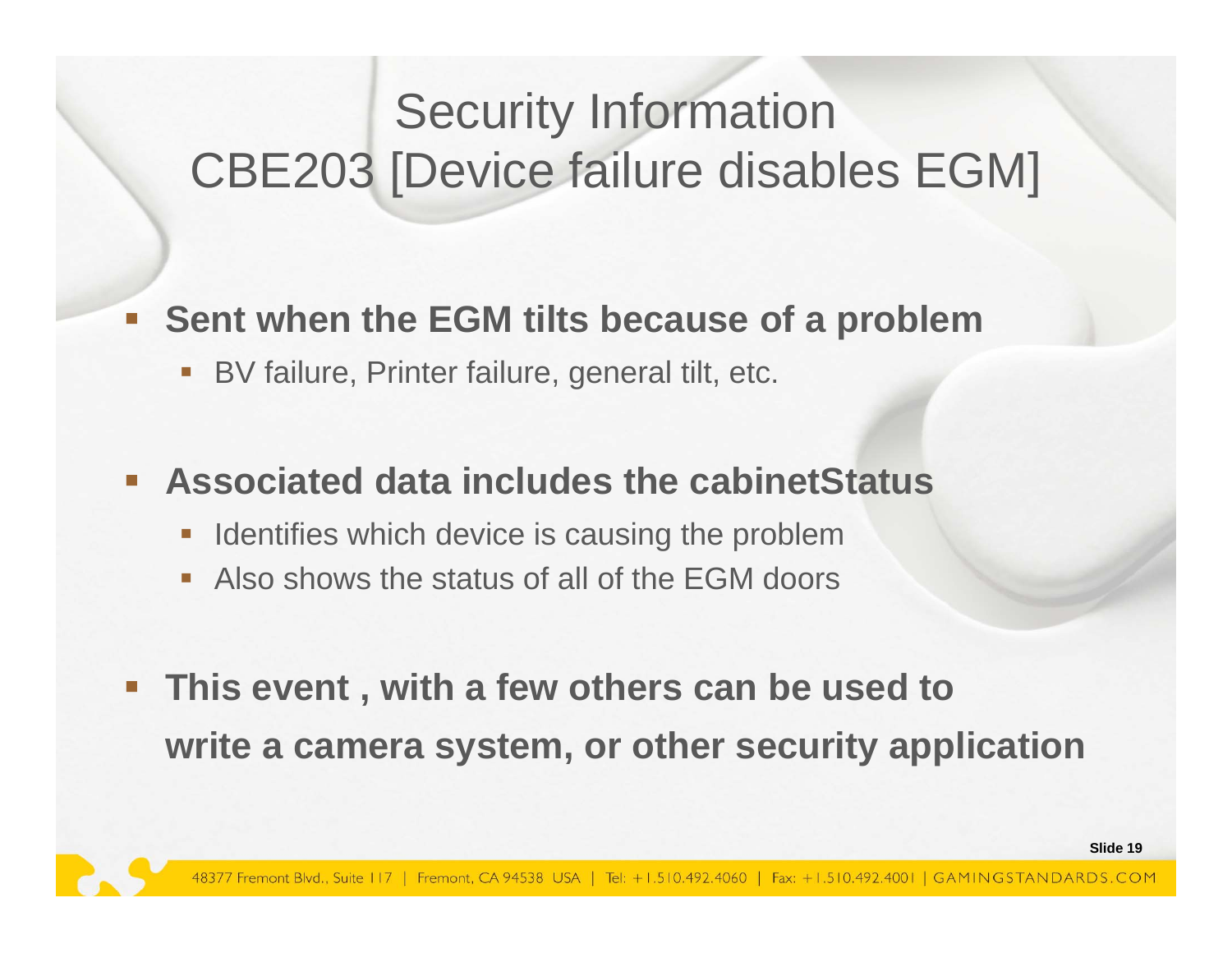# Uncarded Player Activity Hot Player Events

- **With G2S, player information can be sent from the EGM**
- $\Box$  **Rather than watching every play, watch for "Hot Players"**
- $\mathcal{L}_{\mathcal{A}}$  **Hot Player – Player exceeds a defined limit**
	- $\Box$ Can have up to 5 levels (each with different events)
	- $\overline{\phantom{a}}$ Play Basis – can be almost anything
	- er<br>1 Also define the period (Must wager \$100 in 5 minutes)

### **Apps you can write:**

- Traditional: Watch for hot players of a certain level, then notify a host to greet them (pager, text message, etc,(
- **Slide 20** $\mathbb{R}^n$  More modern: dialogue with the player to see if they want to join your player club; get their info via an interface at the EGM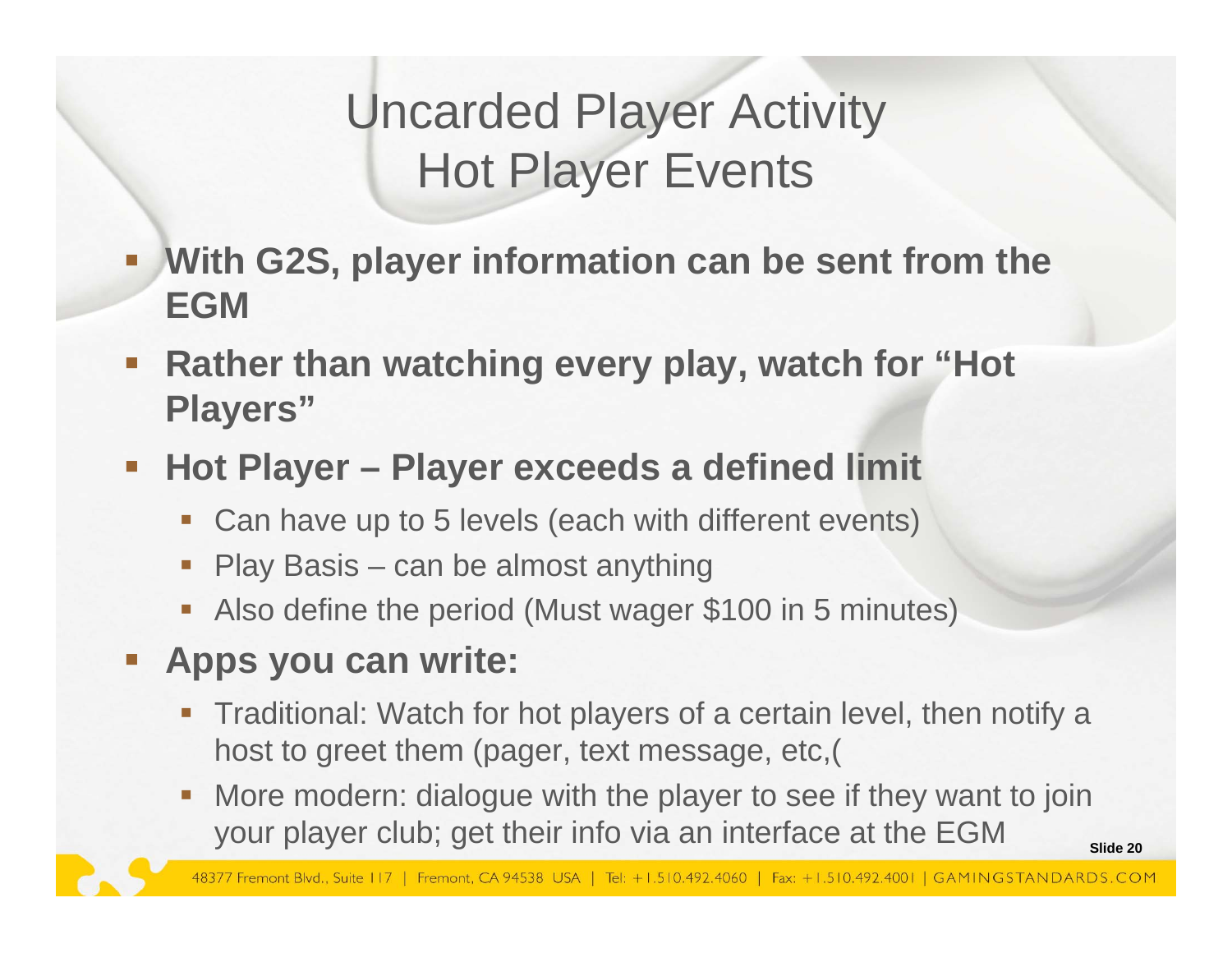# Carded Player Events

- $\Box$ **Session has started – includes player Id**
- $\Box$  **Session updated – sent at the end of every play cycle**
	- $\overline{\phantom{a}}$ Real-time player update; includes theme and all meters
- $\overline{\phantom{a}}$ **Session has Ended – get the final rating**
- $\mathbb{R}^3$ **Interval rating – can be sent when theme changes**
- $\overline{\phantom{a}}$ **EGM maintains session meters for player**

### **Simple Apps**

- **Maintain an active player locator**
- $\overline{\mathbb{R}^n}$  **Use Interval Ratings to see which theme they are playing**
- $\mathcal{L}_{\mathcal{A}}$ **Use session meters to see who's doing what**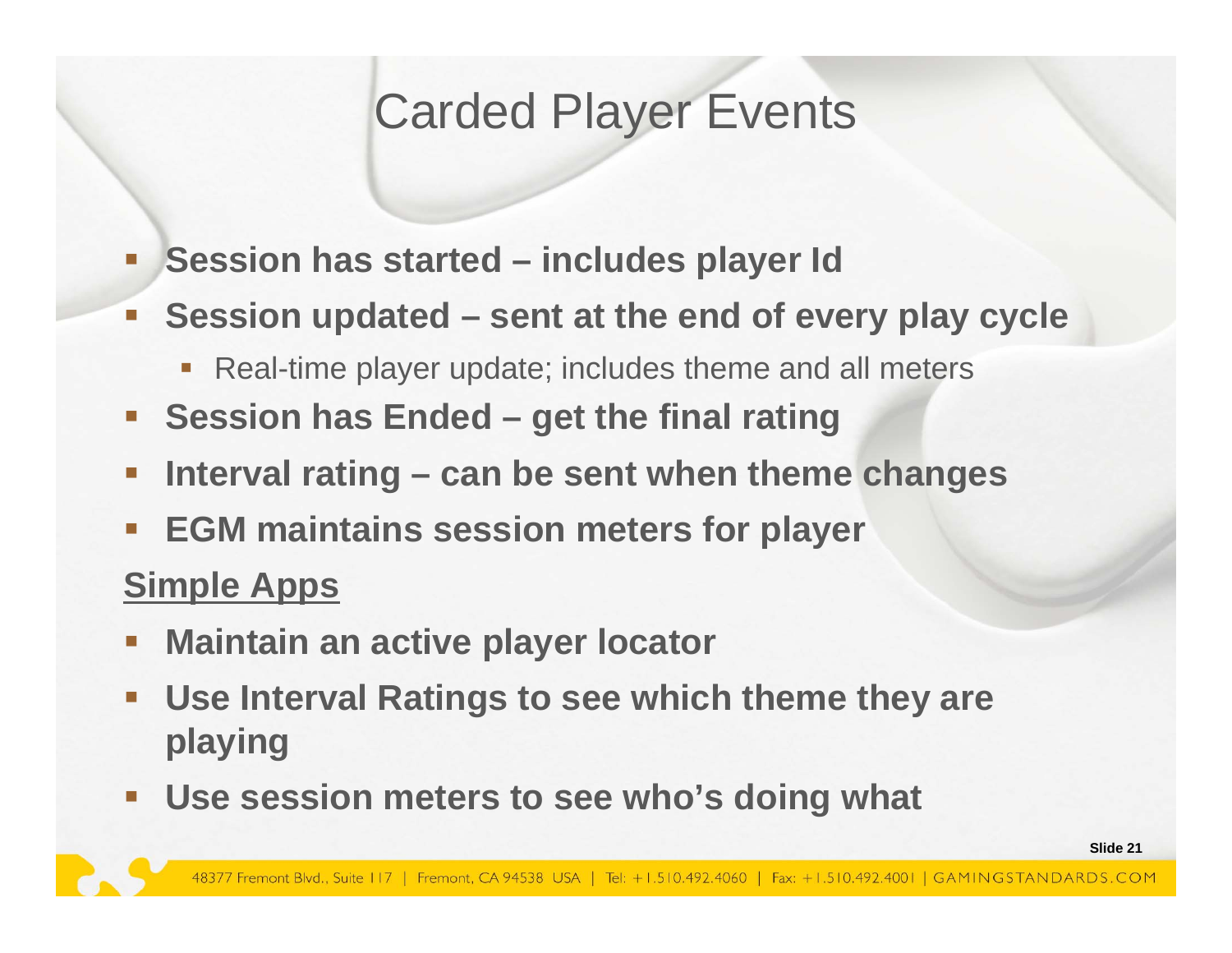# **INTERACTING WITH PLAYERS**

**Messages, Promotions, and Bonuses**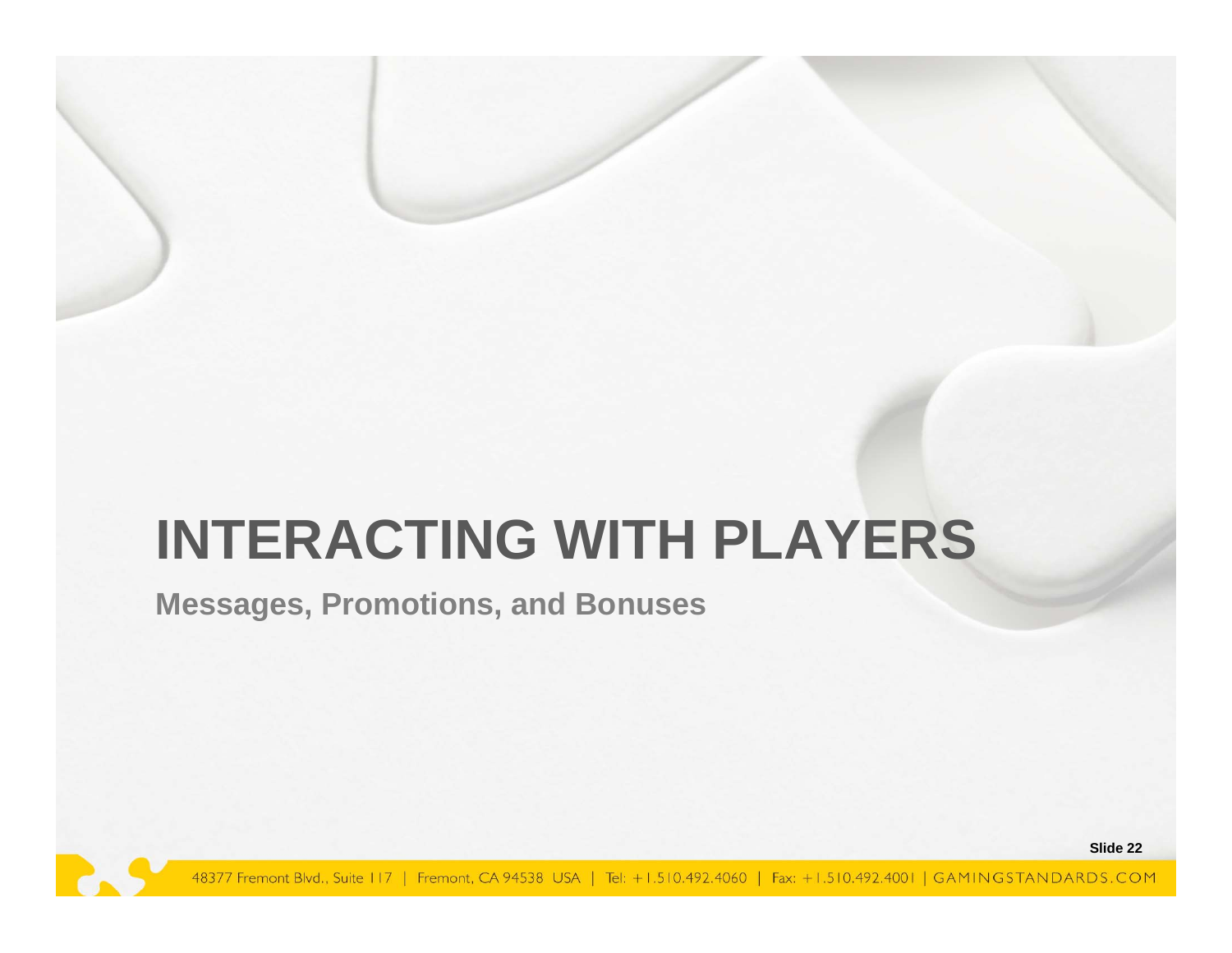## Player User Interface

- $\mathbb{R}^n$  **New trend to slide in a player window on the EGM display**
- $\Box$  . **Content and applications are distinct from the EGM**
- $\mathcal{L}_{\mathcal{A}}$ **A clear line between gaming app and player display**
- $\mathcal{L}_{\mathcal{A}}$ **The PUI employs Flash or other modern technology**
- **Soon, SDKs will be available for any developer**
- $\mathbb{R}^n$  **Player Apps in a big way…**
	- $\mathbb{R}^n$ Display Flight Information (why wait at the airport?)
	- $\Box$ Print Boarding Pass
	- $\mathbb{R}^n$ IM with Player (or Video) using off-the-shelf technologies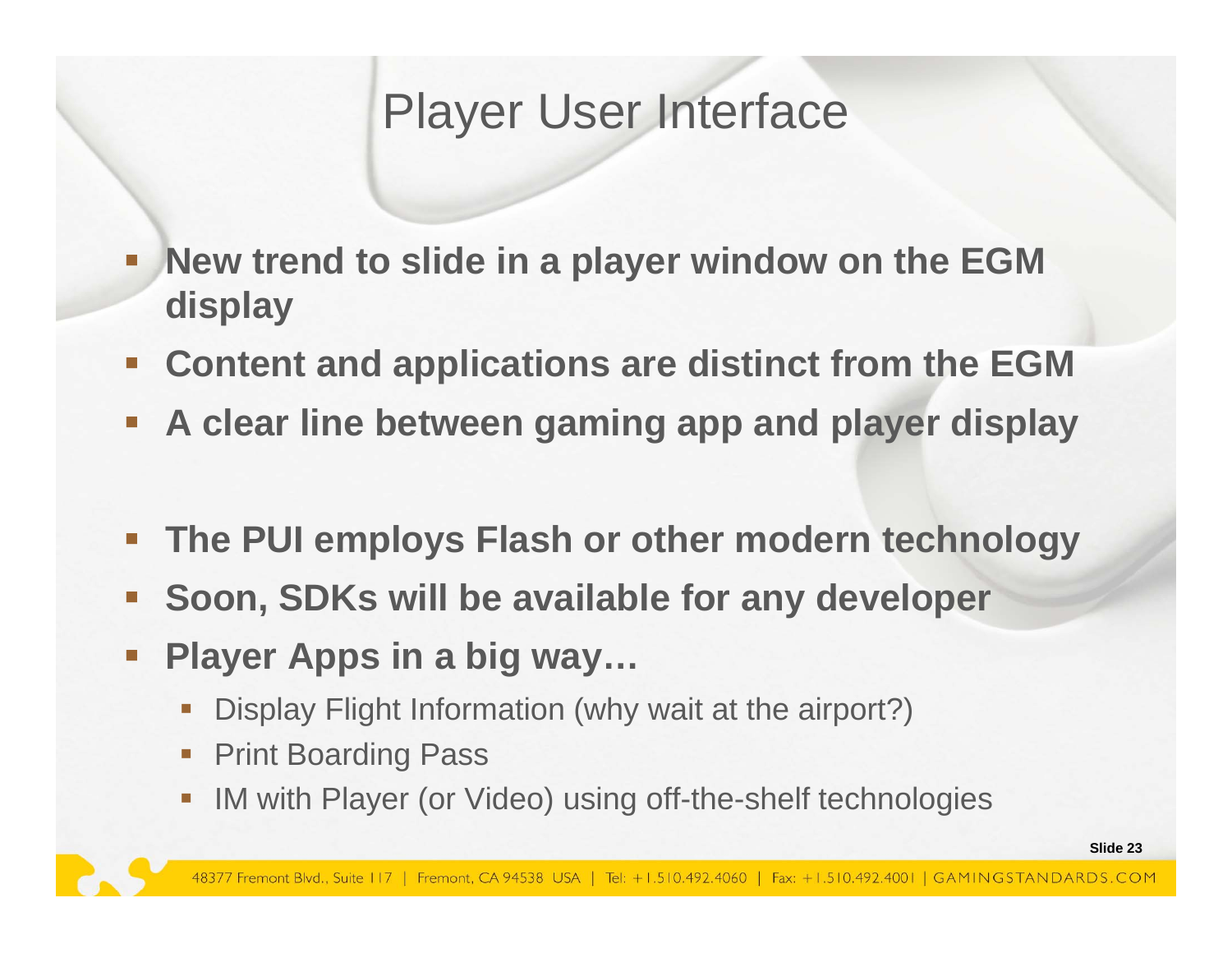## Interacting with Players

### **Ask a question while the player is at the EGM**

 $\mathbb{R}^n$ What would you ask?

- $\overline{\phantom{a}}$ Simple query – answer is routed back to the app
- er<br>1 sessionId ties request / response together

### **Auto-enroll Hot Players**

- **Set Minimum criteria**
- $\mathcal{C}^{\mathcal{A}}$ When player becomes "Hot" ask if they want to join your club
- $\Box$ Player enters name and PIN,
- $\mathcal{C}_{\mathcal{A}}$ System tells EGM to start tracking play
- $\Box$  **Allow players to order drinks – from a menu**
	- $\Box$ Only available for carded players…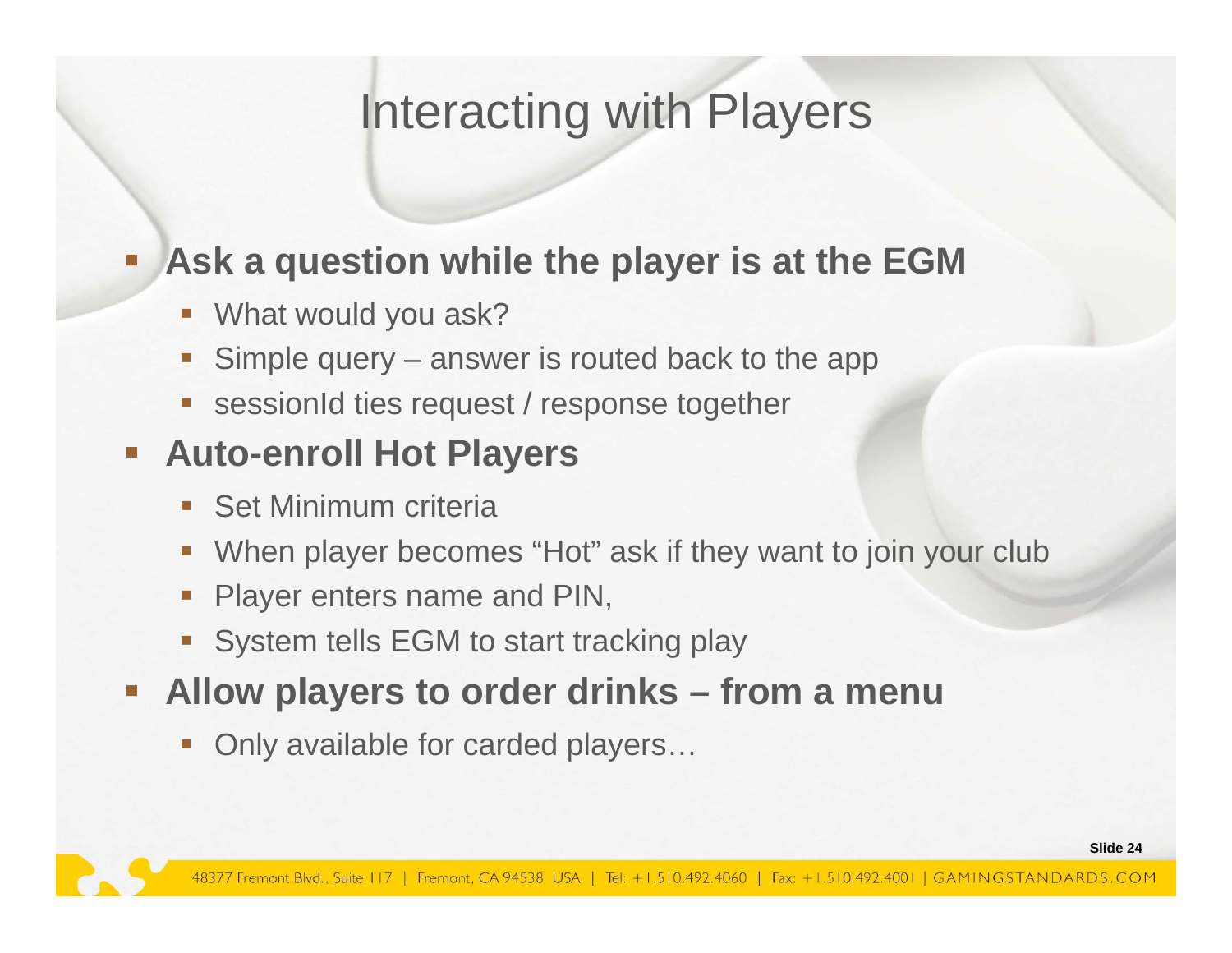## Simple Promotions for Carded Players

#### **It's your birthday!**

- $\mathcal{L}_{\mathcal{A}}$ **Play \$100 or 50 games and get a special prize**
- $\mathcal{L}_{\mathcal{A}}$  **Watch Player Session Updates [PRE114]**
	- $\Box$ set subscription when they arrive / clear it when they leave

#### $\mathbb{R}^n$ **When level is achieved, then give a prize**

- er<br>1 setBonusAward – give promo or nonCash money
- er<br>1 setPlayerOverride – give this player double or triple points
- $\mathcal{C}$  setHostPoints – add 50 points to the player's balance at the EGM
- $\mathbb{R}^n$  setPlayerMessage – tell the player that a comp for 2 is waiting for them

**Slide 25**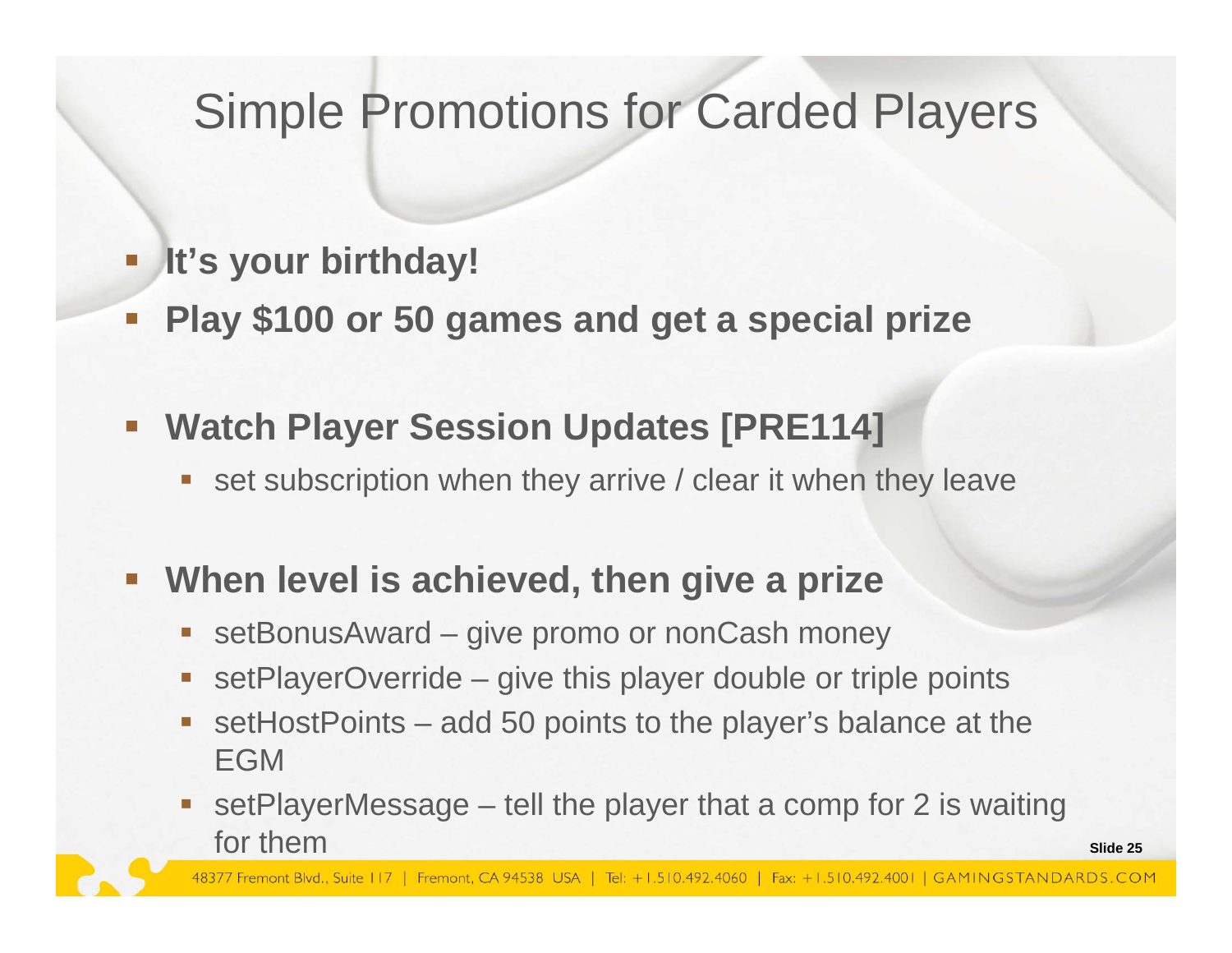## Tuning Countdowns and bonus points

### **Countdowns and Bonus Points**

#### **G2S allows you to define the bonus point calculation**

- $\Box$ *Basis* – a single value, or a calculated one (e.g., wageredAmt)
- $\mathcal{L}_{\mathcal{A}}$ **Direction** – will the count go down or up?
- $\mathbb{R}^n$ *Target* – How many *Counts* for a *Point*?
- $\Box$ *Increment* – How much *Basis* per *Count*?
- $\blacksquare$  **Award** – How many *Points* do they get when reaching the *Target*?

Example: (Basis=wageredAmt, Direction=down) Countdown starts at 20, then down by 1 for each *\$1.00 bet* When the countdown hits the *Target*, the player gets **Award** points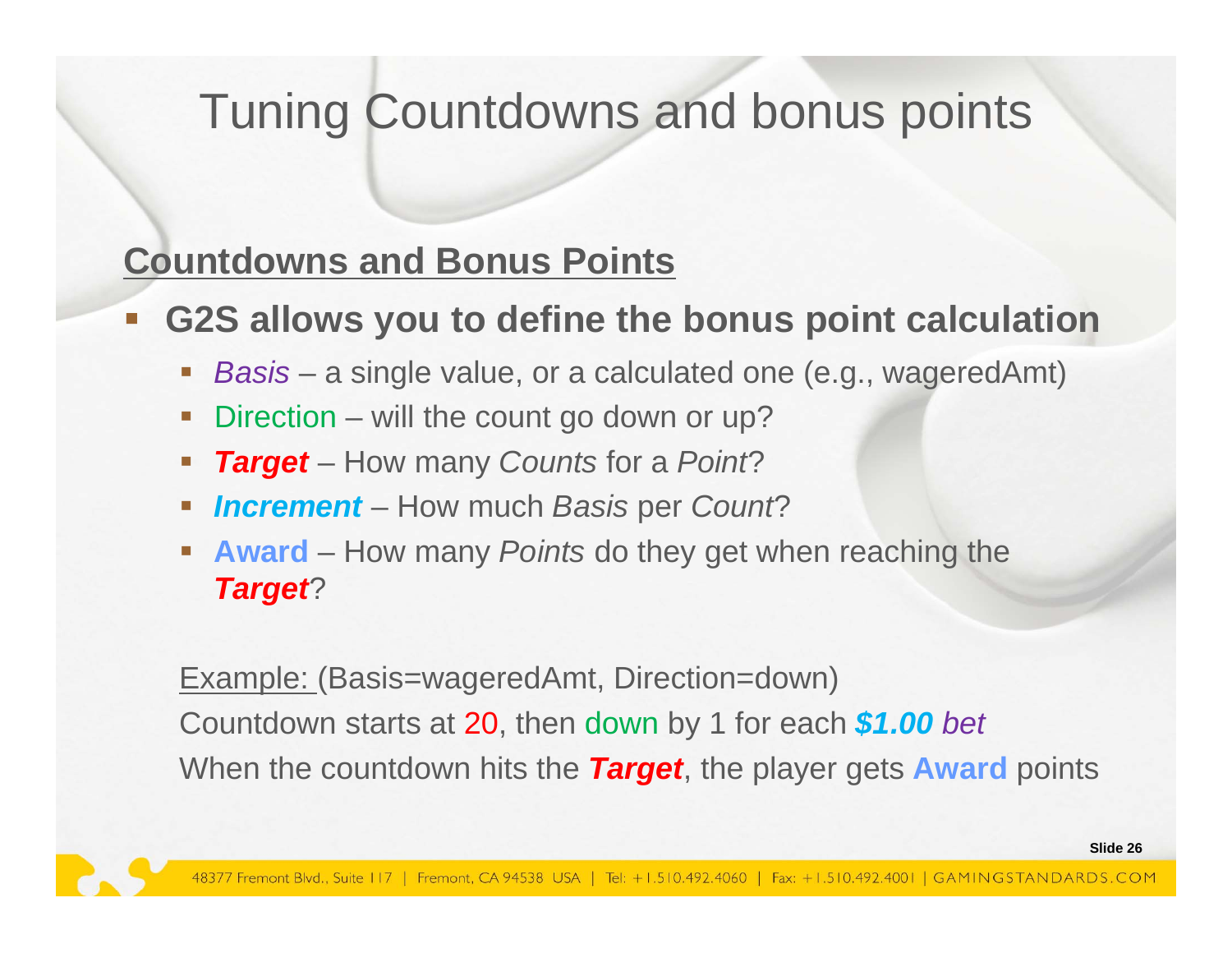## Tuning Countdowns and bonus points

### **Countdowns and Bonus Points**

- **G2S also accommodates overrides**
	- **Service Service Basis (using wageredAmt) and Direction are fixed**
	- **Service Service** Can change *Target* (How many it takes)
	- $\overline{\phantom{a}}$ **Increment** (how much it costs to move one step)
	- er<br>1 **Award** (how many points you get when you get there)
- $\mathbb{R}^n$  **Player Overrides** (down by 1 for each *\$0.50* bet)
	- $\Box$ Limited to a specific player, follows them around the floor
	- $\overline{\phantom{a}}$ Birthday or other event for the player
	- **Service Service** bonus award (play \$100 and get double points for an hour)
- $\Box$  **Generic Overrides (double points –** change **Award** to 2)
	- **Service Service** Tied to the machine (double points in this area from 3AM-5AM)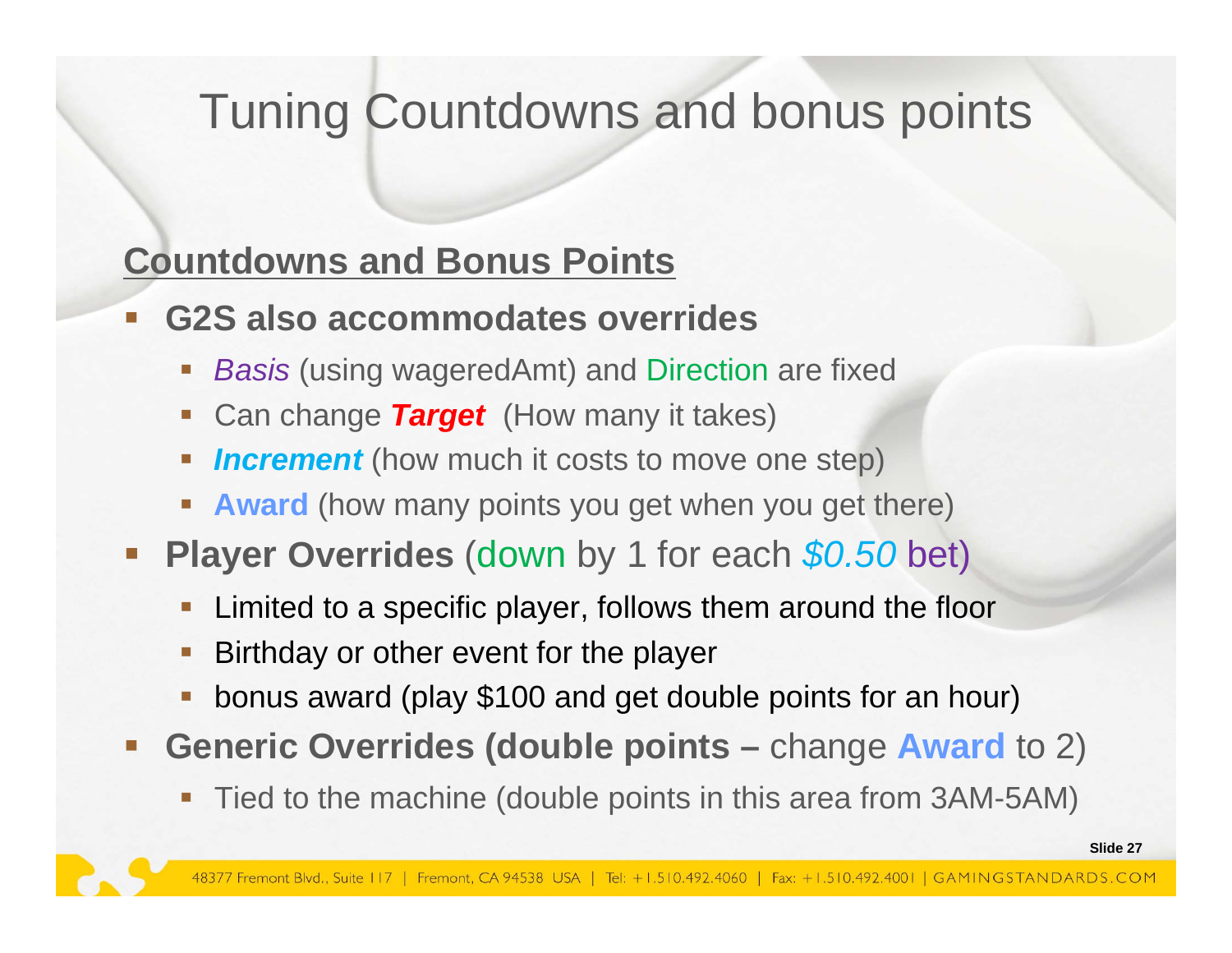# **HOW TO GET THERE FROM HERE**

**Where do I start?**

**Slide 28**

48377 Fremont Blvd., Suite | 17 | Fremont, CA 94538 USA | Tel: +1.510.492.4060 | Fax: +1.510.492.4001 | GAMINGSTANDARDS.COM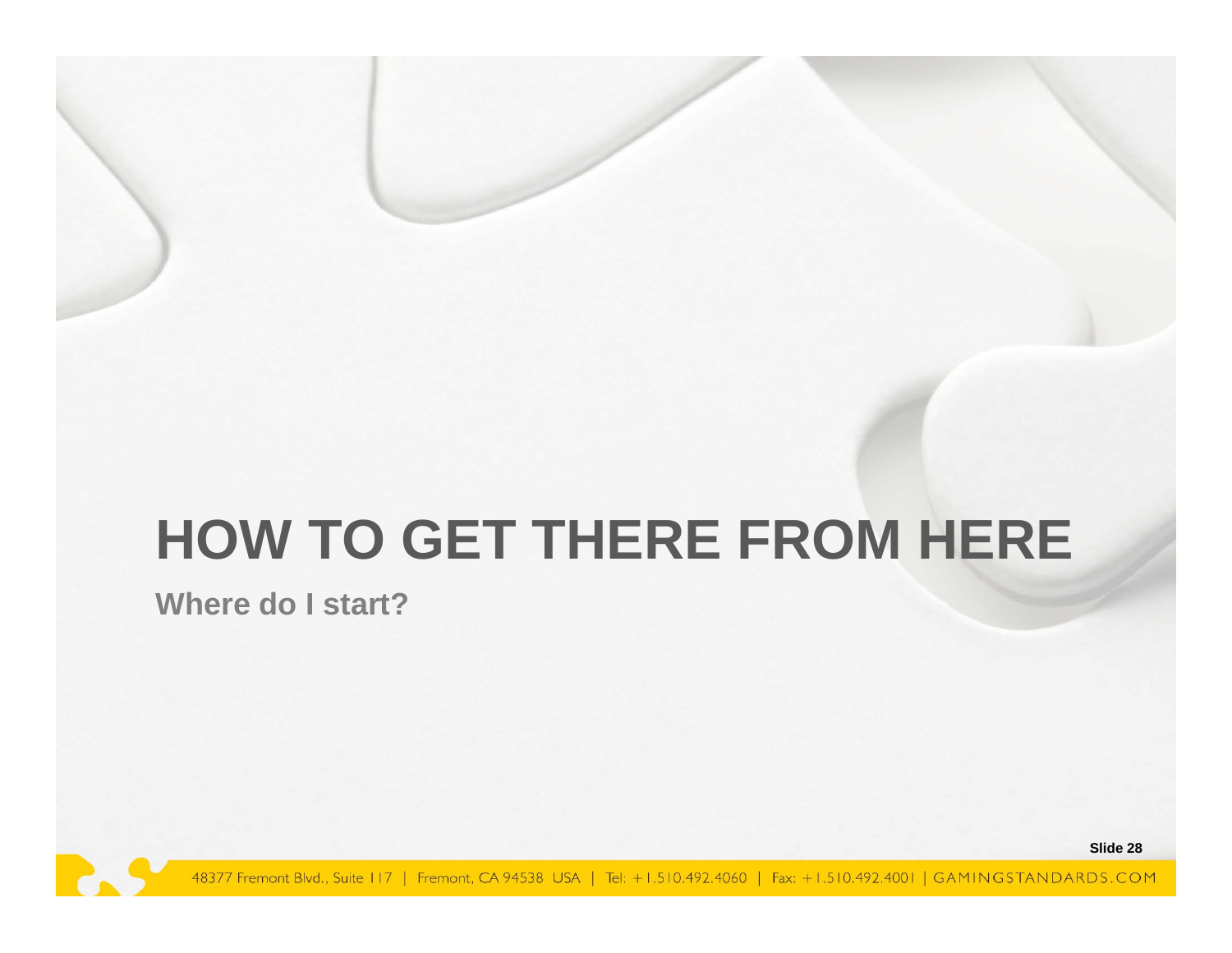# Help is Available to Roll Your Own App

#### **Service Service Own your own network – Cisco, Brocade, etc.**

- $\mathcal{L}_{\mathcal{A}}$ Your network can't be too fast
- $\Box$ Consider a10Gbps backbone, 1Gbps to EGM

### **Strategic planning**

- $\overline{\phantom{a}}$ Involve your System Vendor – what are they planning?
- $\Box$ Consider an Independent provider to help you get started
- **Tools are available – the benefit of a standard protocol**
	- A single reference implementation is used by all developers
- **G2S Engines and stacks are starting to appear**
	- $\Box$  A G2S Engine abstracts out all of the G2S details, making it easy
- **Service Service Training from GSA University**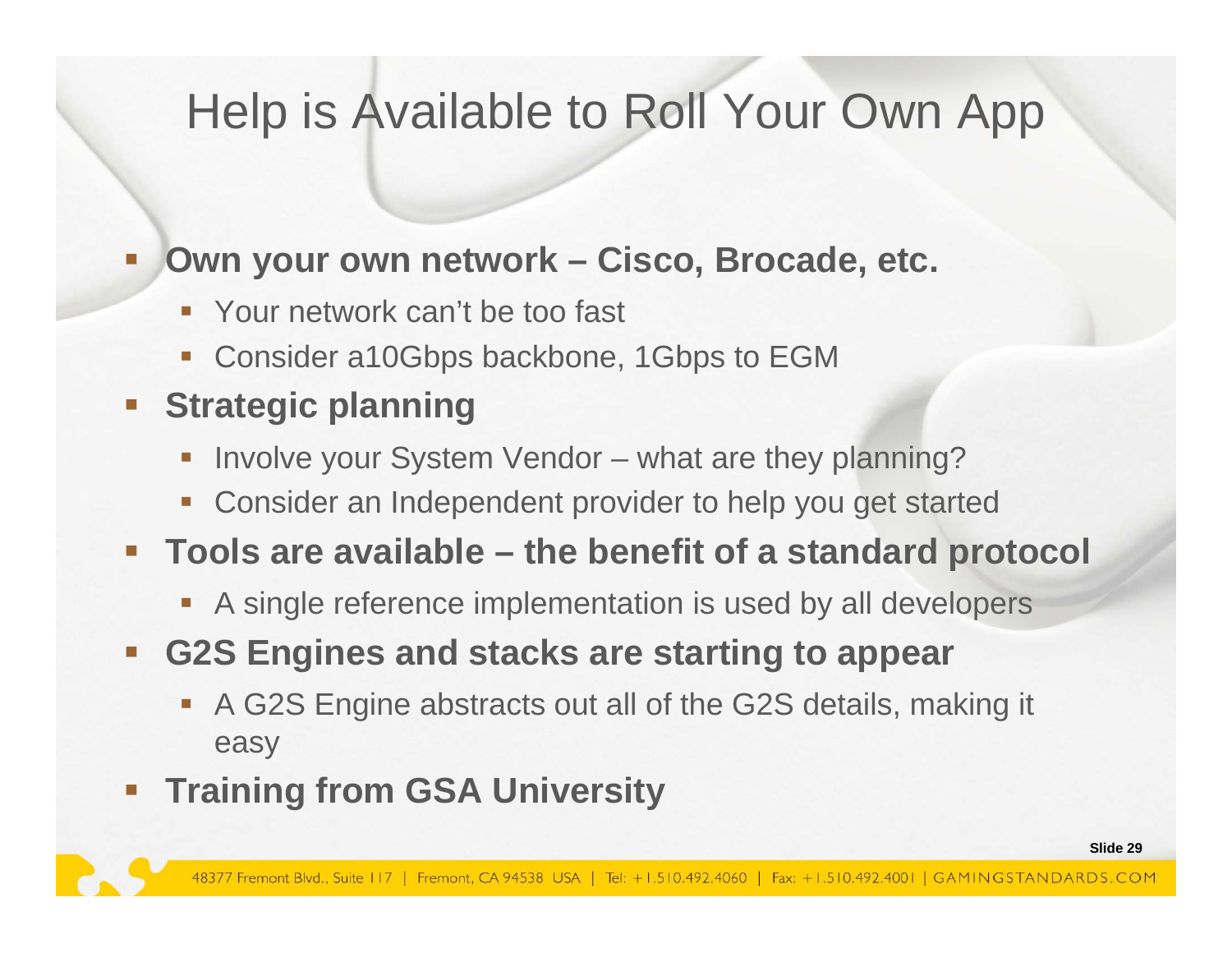# Or, Have a Custom App Built for You

- **In an open network, anyone can build an app for you**
- H. **Soon, you'll see lots of vendors with all sorts of apps**

### **The secrets:**

- **Your Slot Floor Management System does the hard stuff**
	- Vouchers, EFT, Regulated Accounting Reports, etc.
- **Figure 10 Figure 10 Figure 10 Figure 10 Figure 10 Figure 10 Figure 10 Figure 10 Figure 10 Figure 10 Figure 10 Figure 10 Figure 10 Figure 10 Figure 10 Figure 10 Figure 10 Figure 10 Figure 10 Figure 10 Figure 10 Figure 10 F** 
	- $\mathbb{R}^n$  One for the Slot System, One for the regulators, Four for your apps

#### p. **G2S means you can talk to your players at the EGM**

er<br>1 Your system vendor doesn't have to change a dozen moving parts.

**Slide 30**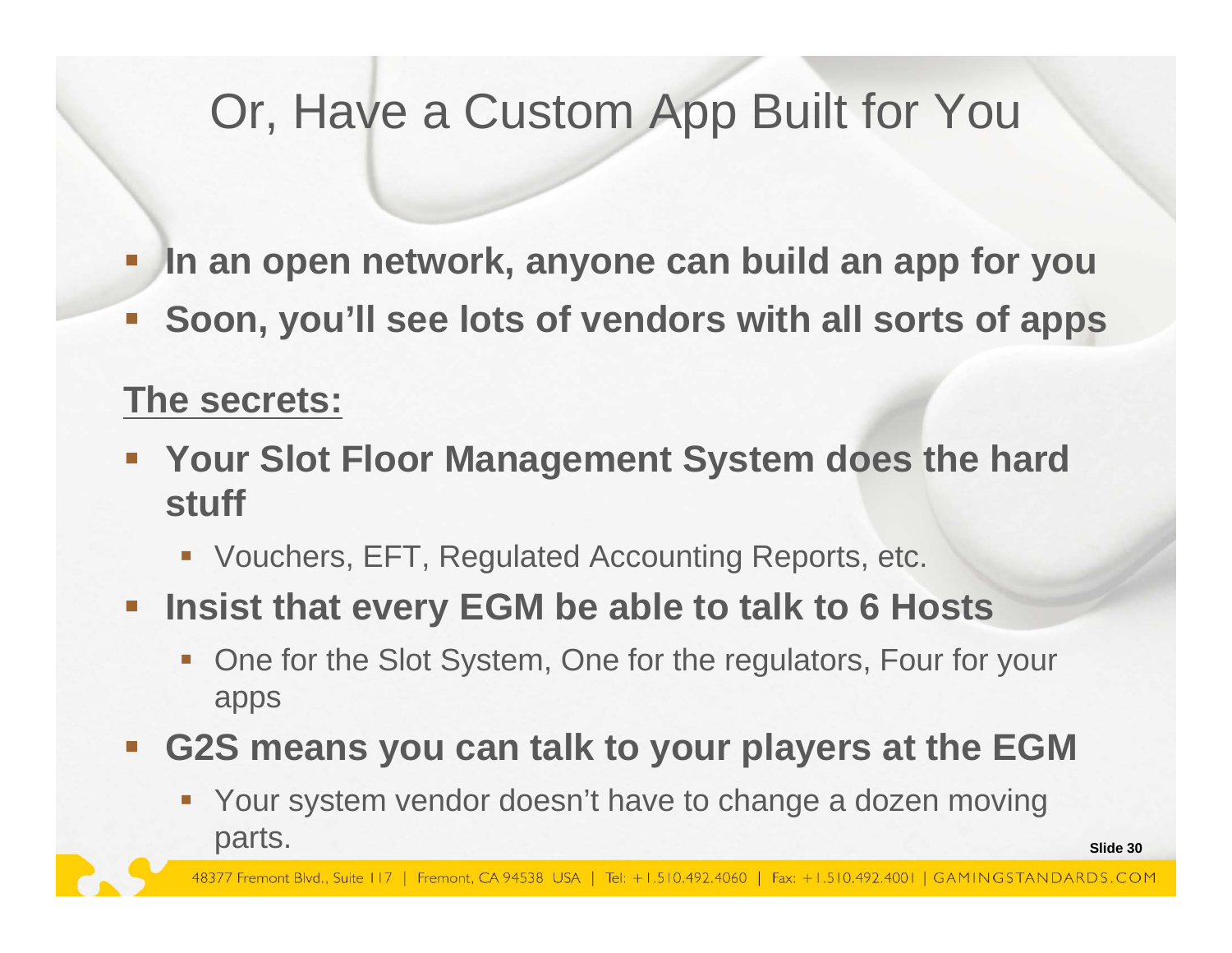# Involving Regulators [Give them a server on your floor]

- **1. The Slot System handles all of the regulated activity**
- **2. The regulator's server provides an independent view**
	- er<br>1 Significant events
	- er<br>1 Independent Meters
	- $\mathbb{R}^n$ Check digital signatures of EGM and Peripheral Code
- **3. Then you get 4 network connections for your servers**
	- T. Marketing applications should have minimal regulatory review
	- **Service Service** Meaning they can be available more quickly
	- **Service Service** New apps for your players are available in months, not years.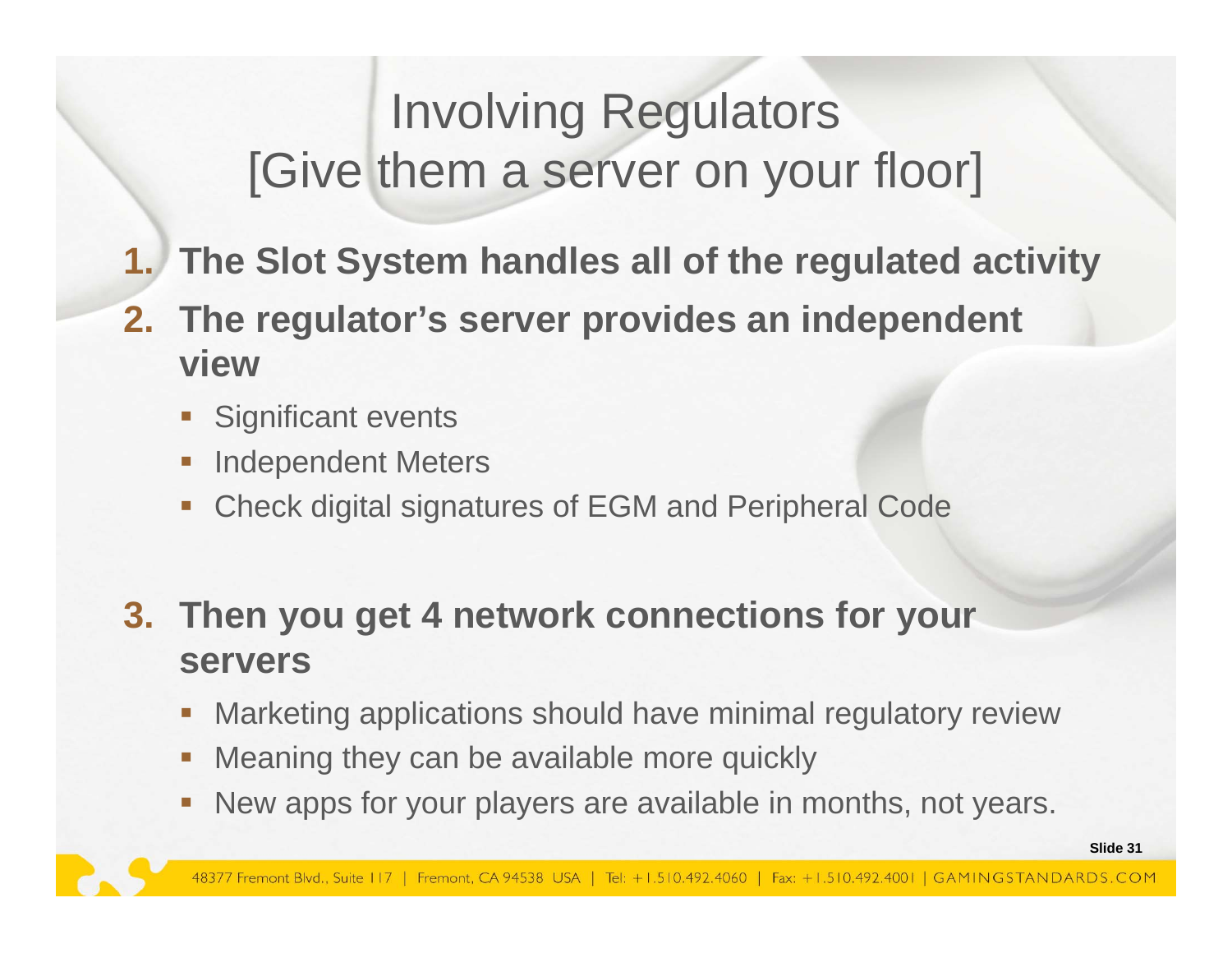## Take Aways

- **1. Every EGM MUST Support at least 6 Hosts**
- **2. Your network cannot be too fast**
- **3. Anyone can build a simple G2S Application**
- **4. EGM Certification is crucial**
- **5. Start small with a sand-box**